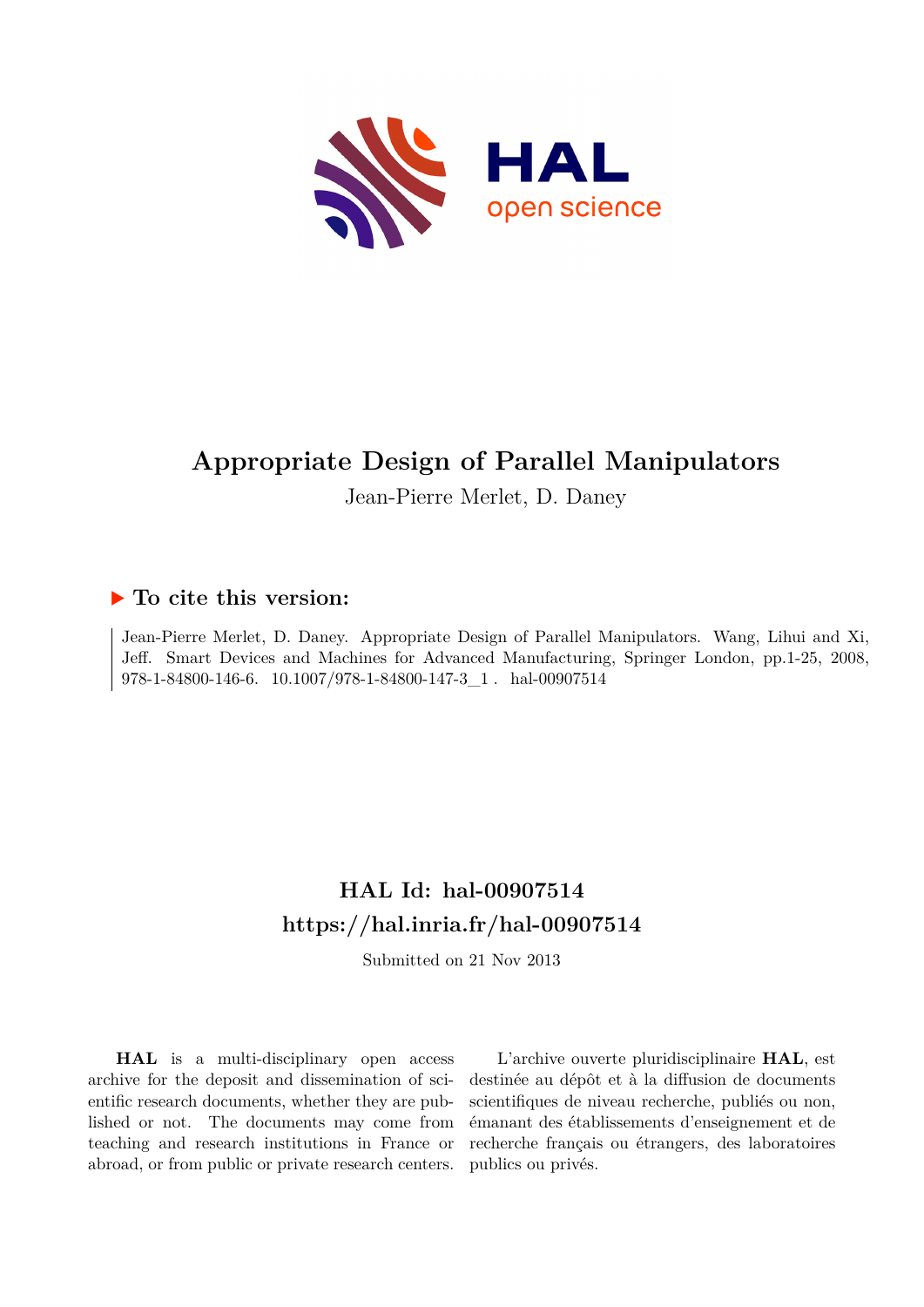# **Appropriate Design of Parallel Manipulators**

J.-P. Merlet and D. Daney

INRIA Sophia-Antipolis 2004 Route des Lucioles, 06902 Sophia-Antipolis Cedex, France Email: Jean-Pierre.Merlet@sophia.inria.fr

#### **Abstract**

Although parallel structures have found a niche market in many applications such as machine tools, telescope positioning or food packaging, they are not as successful as expected. The main reason of this relative lack of success is that the study and hardware of parallel structures have clearly not reached the same level of completeness than the one of serial structures. Among the main issues that have to be addressed, the design problem is crucial. Indeed, the performances that can be expected from a parallel robot are heavily dependent upon the choice of the mechanical structure and even more from its dimensioning. In this chapter, we show that classical design methodologies are not appropriate for such closed-loop mechanism and examine what alternatives are possible.

### **1.1 Introduction**

Historically, closed-chain structures have attracted the interest of mathematicians as they offer interesting problems. Some theoretical problems linked to this type of structures were mentioned as early as 1645 by Christopher Wren, then in 1813 by Cauchy [1.1] and in 1867 by Lebesgue [1.2].

But clearly at that time, the technology was not able to deal with any practical applications of this type of structures. The very first application was proposed by Gough for a tire test machine [1.3][1.4], although parallel structures were really put in practice in the 1970's for a flight simulator with the patent of Cappel in 1964 [1.5] and the seminal paper of Stewart [1.6]. Robotics applications were proposed in the early 1980's [1.7][1.8].

Starting in the 1990's, parallel kinematic machines (PKM) have started either to be put in use in various domains such as fine positioning devices or to be considered for potential applications such as machine tools. Although parallel structures have found a niche market in many applications, such as machine tools, telescope positioning or food packaging, they are not as successful as expected.

In our opinion, the main reason of this relative lack of success is that the study and hardware of parallel structures have clearly not reached the same level of completeness than the one of serial structures. In this chapter, we will address the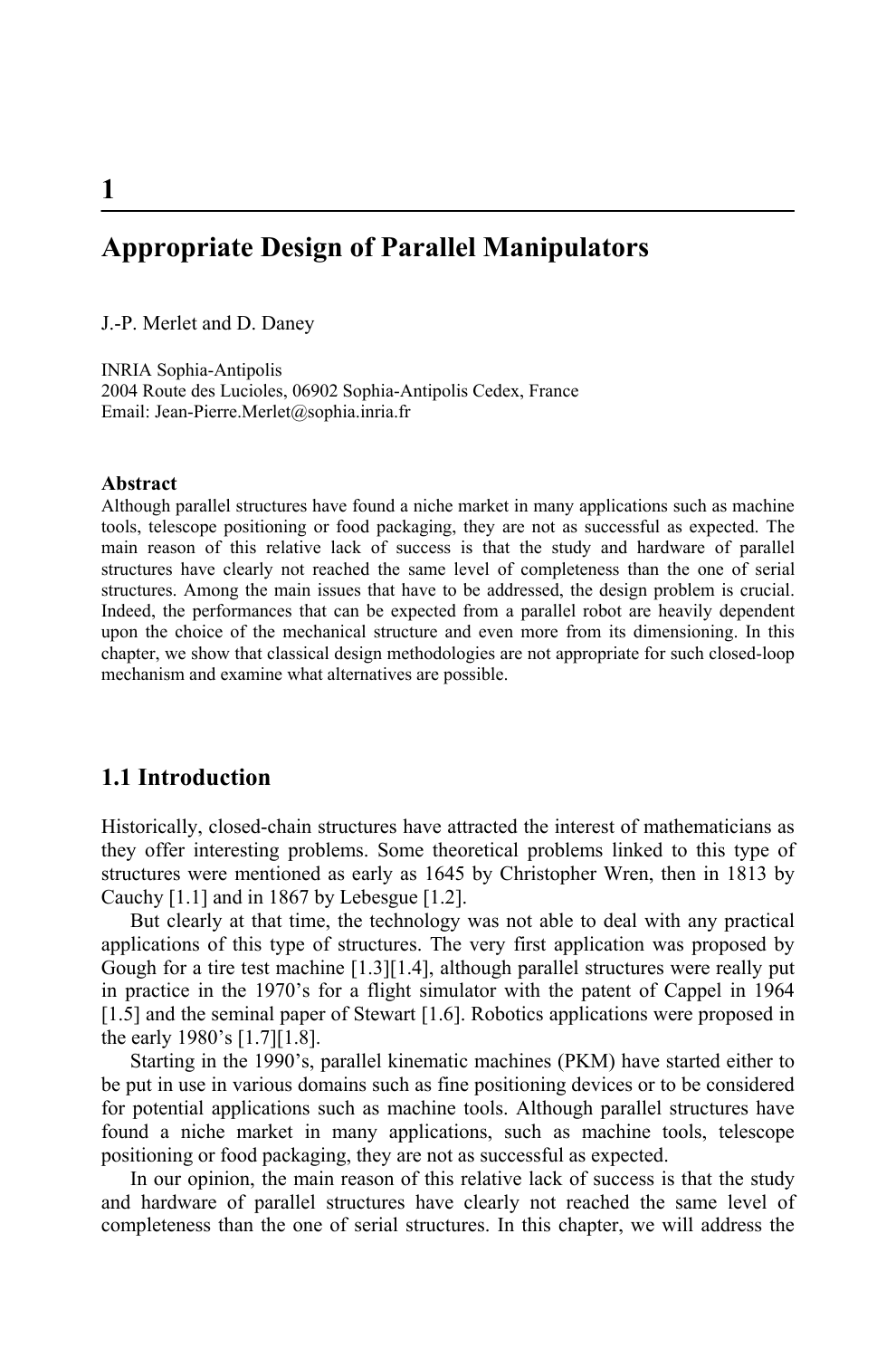design issue that is still an open problem for the closed-loop mechanisms. We will assume that the starting point of a design study is a list of wishes about the performances that the robot must satisfy, which is provided by the end-user.

The design process will then proceed along the following steps:

- 1. translate the end-user wishes into numerical indices
- 2. choose the mechanism structure
- 3. choose the dimensioning of the robot

The following sections of this chapter will address these three issues.

# **1.2 Understanding End-user Wishes and Performance Indices**

# **1.2.1 Establishing the Required Performances**

Our experience in design problems is that it is usually very difficult to understand the end-user wishes and to get the numerical values of the performances that he/she is expecting from the robot. To help, we have established a relatively exhaustive requirements list with the following items:

- number of DOF (degree of freedom): this data will be important for the choice of the mechanism;
- *workspace description and maximal travel*: most often these data are among the wishes of the end-user but it is important to fully understand them. For example, for a 6 DOF robot the end-user may mention a maximal translation range and a maximal orientation range: should the maxima be reachable simultaneously?
- *geometry and mass of the load*: these data will be important to compute the maximal forces and torques in the joints of the robot;
- *footprint of the robot*: constraints on the overall size of the robot will help us define the upper bound for some design parameters;
- *actuators, joints*: the end-user may have special relations with providers that will impose constraints on the choice of the hardware. The designer should take that into account to provide a design solution that best fits the available hardware of these providers;
- *stiffness*: for some application such as vibration testing, this point is very important;
- *positioning accuracy*: in many applications this is a key point. You will have to ensure that over all the possible poses included in the prescribed workspace, the positioning accuracy is better than some given thresholds;
- *internal sensors*: the positioning accuracy is clearly very dependent upon the accuracy of the sensors that are used to measure the internal state of the robot. Here again the end-user may have a special relation with providers, allowing the use of sensors with only a limited choice in accuracy;
- *passive joints*: motion range, permitted load, maximal velocity and friction will play an important role when choosing the passive joints;
- *velocity, dynamics*: the constraints on the velocities and accelerations of the end-effector will influence the choice of the actuators;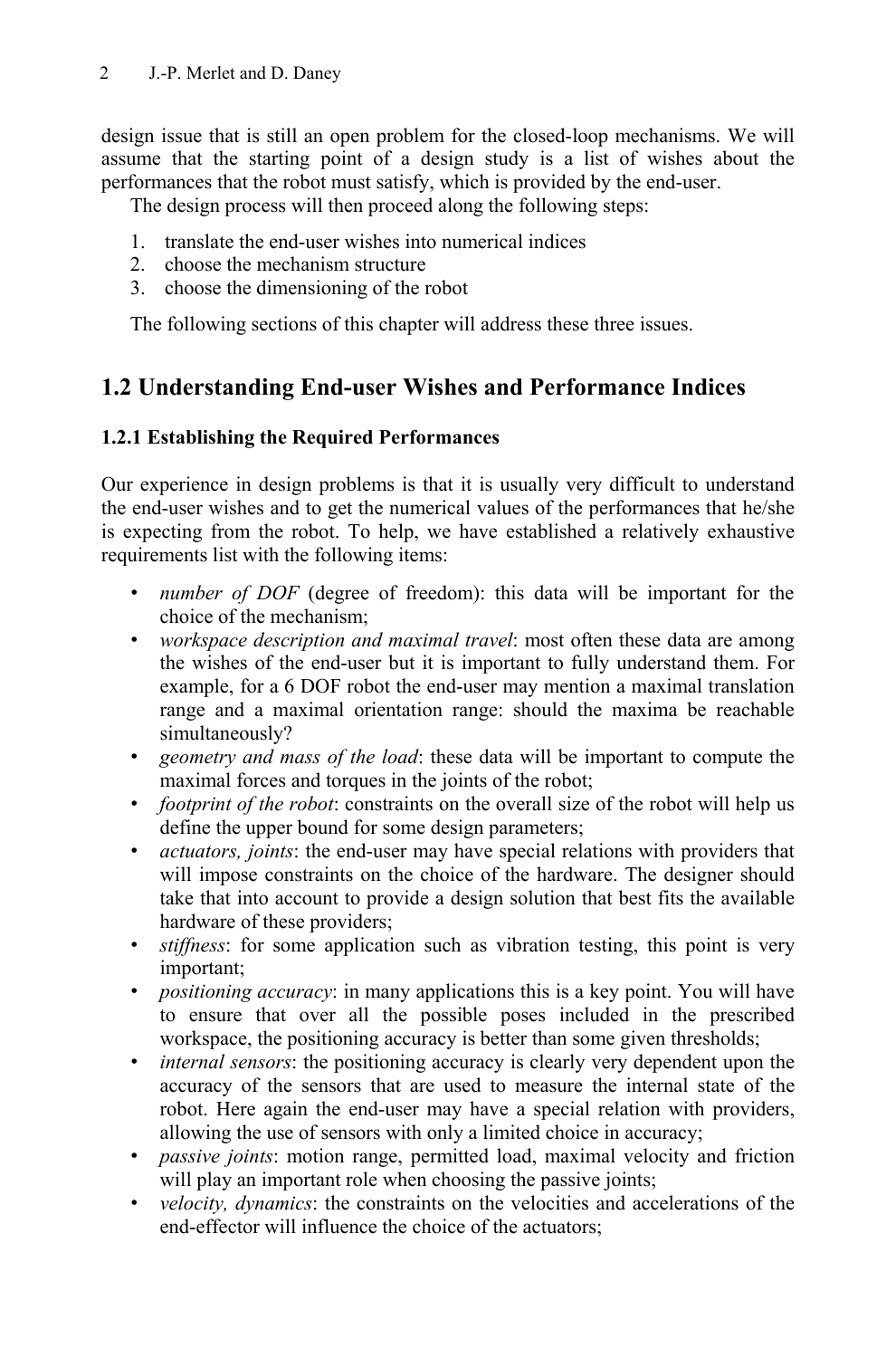• *cost*: this is clearly an important point for the end-user that may influence the designer.

You will have them to rank the requirements as not all of them may have the same importance for the end-user. Some of them will be *essential* and your design must fulfil them while some of them may be *secondary*, *i.e.* the end-user may relax them if necessary. When this list is completed, you may start a design analysis because

- you have numerical values for the constraints, and
- all the constraints have a well-defined mathematical sense.

Clearly, the requirements established with this list are not exhaustive as the enduser may not be aware of all design aspects. For example, the list does not consider singularity issue (most probably the workspace defined by the end-user must be singularity-free), although this is a crucial design point. Hence, the designer will add requirements to the list that are stemming from his/her expertise. The requirements can be categorised as follows:

- *imperative*: these performance requirements must be satisfied for any design solution;
- *optimal*: a performance index is associated to the requirement and a maximal value of this index is required;
- *primary*: although these performance requirements are specified in the specifications, their values may be modified to some extent if no design solution is found;
- *secondary*: these requirements may not appear in the specifications list, but may be used to choose between design solutions that satisfy imperative, optimal and primary requirements.

It must also be noted that usually you will have to deal with a problem for which multiple criteria are involved, some of which are *antagonistic* (*e.g.* increasing the workspace size will have a negative influence on the positioning accuracy and *vice versa* [1.9]).

Mechanism design is often qualified as *optimal design* although it may be seen that in many cases there will not be performances to be optimised but only those to be guaranteed (*e.g.* the positioning accuracy of the robot over a given workspace is better than a fixed threshold): hence we prefer to use in that case the term *appropriate design*. Even if some performances have to be optimised in most cases, we will still have to satisfy imperative requirements (*e.g.* the workspace volume cannot be lower than a fixed threshold). Hence establishing the design problem as an optimisation one will lead to a constrained optimisation problem, a mathematical problem that is among the most difficult to deal with.

We will see later on that evaluating the maximal performances of a robot is not a trivial issue but having inequality constraints will simplify our calculations. Indeed in that case, it is not necessary to compute *exactly* the performance indices as long as the design methods allow one to determine upper and lower bounds on their values.

Another important issue that is often neglected in design algorithms is the uncertainties that are unavoidable in mechanical design. We will distinguish two different types of uncertainties: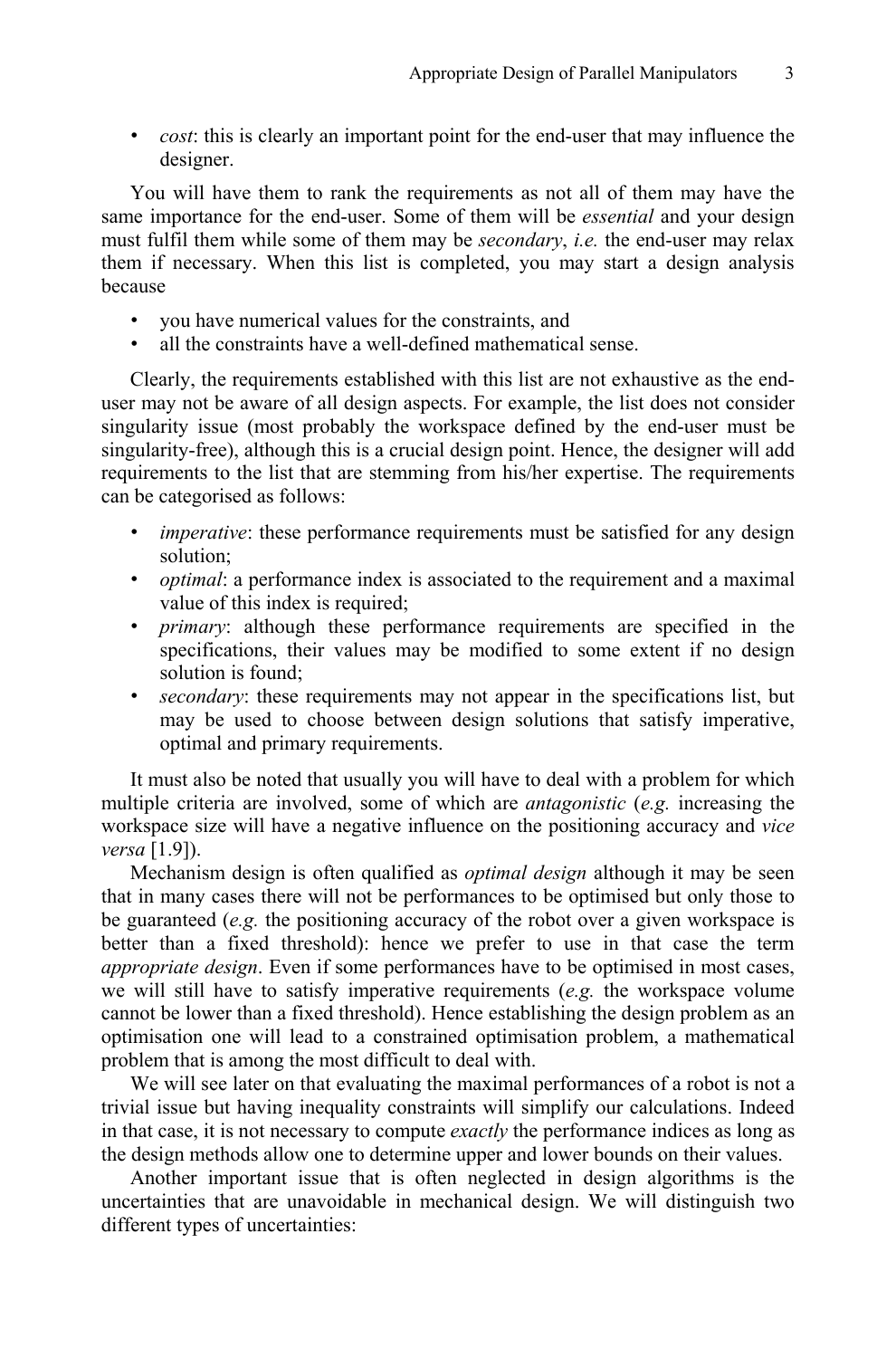#### 4 J.-P. Merlet and D. Daney

- *mechanical*: most, if not all, of the design parameters have a physical meaning and their physical instances will never be exactly identical to their nominal values. However, the end-user is expecting that the *real* robot (not the theoretical one) will satisfy the requirements. A designer must take these uncertainties into account and must inquire the end-user about them.
- *computational*: the designer will use computer(s) to determine the design solution(s). Numerical round-off errors occur in computer calculations (and more frequently than may be thought, see Section 1.5.4.1). The round-off errors must be taken care of.

# **1.2.2 Performance Indices**

As mentioned previously, a design process requires to associate numerical values to end-user requirements. The translation of the end-user wishes into the requirements list that has been proposed in the previous section leads to performances indices that have a real physical meaning and are well defined in the mathematical sense. However, the proposed requirements are certainly not exhaustive and you may have to introduce others performance indices to deal with specific end-user wishes.

Many performance indices have been defined in the past, especially for serial robots. However, you must be careful when using them. Three issues have to be considered:

- does the performance index translate exactly the end-user wish?
- is the performance index appropriate for closed-loop chains?
- can we compute the performance index with a reasonable accuracy or at least with a bounded error?

These three questions are often neglected and may lead to consider performance index that are not appropriate. A typical index that has to be considered with the most extreme caution is the *condition number* that is very often used for the design of parallel robots.

# *1.2.2.1 Condition Number*

If  $\Theta$  and **X** denote respectively the joint variables and the pose parameters, it is well known that there is a linear relationship between the variations of these two types of parameters

$$
\Delta \Theta = \mathbf{J}^{-1} \Delta \mathbf{X} \tag{1.1}
$$

where  $J^{-1}$  is the inverse Jacobian matrix of the robot. The condition number is defined as the amplification factor  $k$  between the relative variation of  $\Theta$  and the relative variation of **X**

$$
\frac{\|\Delta \mathbf{X}\|}{\|\mathbf{X}\|} \le k \frac{\|\Delta \mathbf{O}\|}{\|\mathbf{O}\|} \tag{1.2}
$$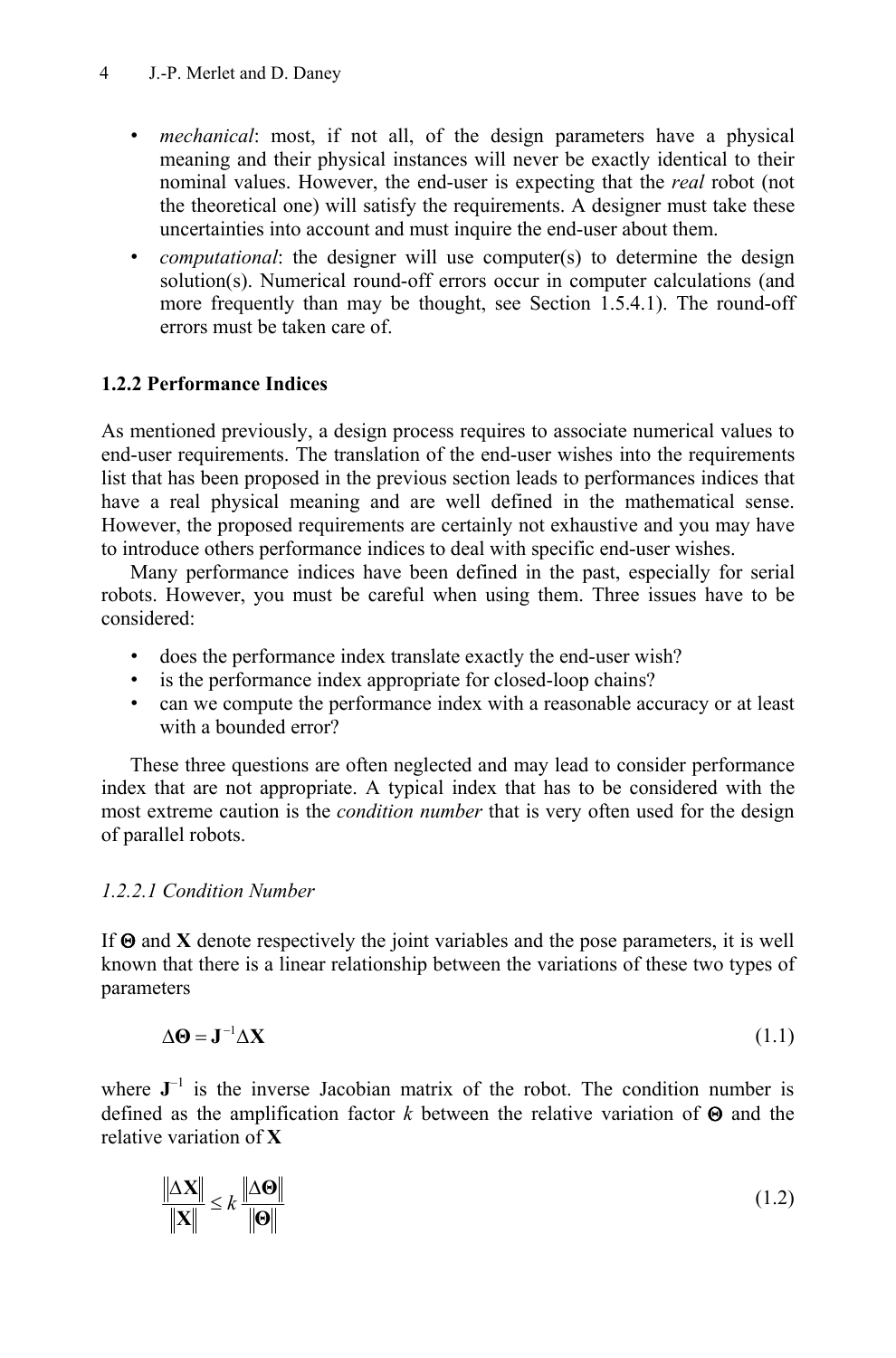It must be noted that the condition number value is dependent upon the choice of the norm and is sensitive to the choice of the length units as long as both translation and orientation are involved in **X**.

Clearly, if the condition number is very large, even a small error on the joint control will induce a large positioning error for the platform: such situation should be avoided. But the condition number cannot be used to rank the accuracy of the robot as it bounds only the relative variations while we are only interested in the amplification factor  $\nu$  that relates the absolute change of the variables

$$
\|\Delta \mathbf{X}\| \le \gamma \|\Delta \mathbf{\Theta}\| \tag{1.3}
$$

It may easily be found cases where at a given pose robot 1 has a better index 1/*k* than robot 2 while the opposite is true for the  $\gamma$  value [1.10]. In other words, the condition number will provide incorrect information: robot 1 will be ranked more accurate than robot 2 while the converse is true.

#### *1.2.2.2 Global Conditioning Index*

Even assuming that the condition number has a significant meaning, it is valid only at a given pose and hence will not provide an overview of the performance of the robot over its workspace. Gosselin [1.11] has introduced the *global conditioning index* (GCI) as the average value of the inverse of the condition number over a given workspace *W* 

$$
GCI = \frac{\int_{W} 1/k \, dW}{\int_{W} dW} \tag{1.4}
$$

As the condition number usually does not have a closed-form, only an approximation of the GCI can be calculated by sampling the workspace, computing *k* at each sampled poses and averaging the result. But this method has the drawback that it is impossible to bound the difference between the true GCI and its approximation. As this index will be used to rank different design solutions, an unknown error in the approximation may lead to incorrect result.

#### *1.2.2.3 Necessary Properties of Performance Indices*

A large number of performances indices have been proposed in the literature: for singularity analysis  $[1.12]$ – $[1.14]$ , statics  $[1.15]$ – $[1.18]$  and workspace analysis [1.19] to name a few. Depending on the design job, it is necessary to choose performance index *S* that satisfies the following properties:

- $P_1$ : *S*(**X**) must have a clear physical meaning;
- $P_2$ :  $S(X)$  should be invariant under a change of units; and
- $P_3$ :  $S(X)$  should be able to be calculated with a reasonable accuracy or at least with a bounded error.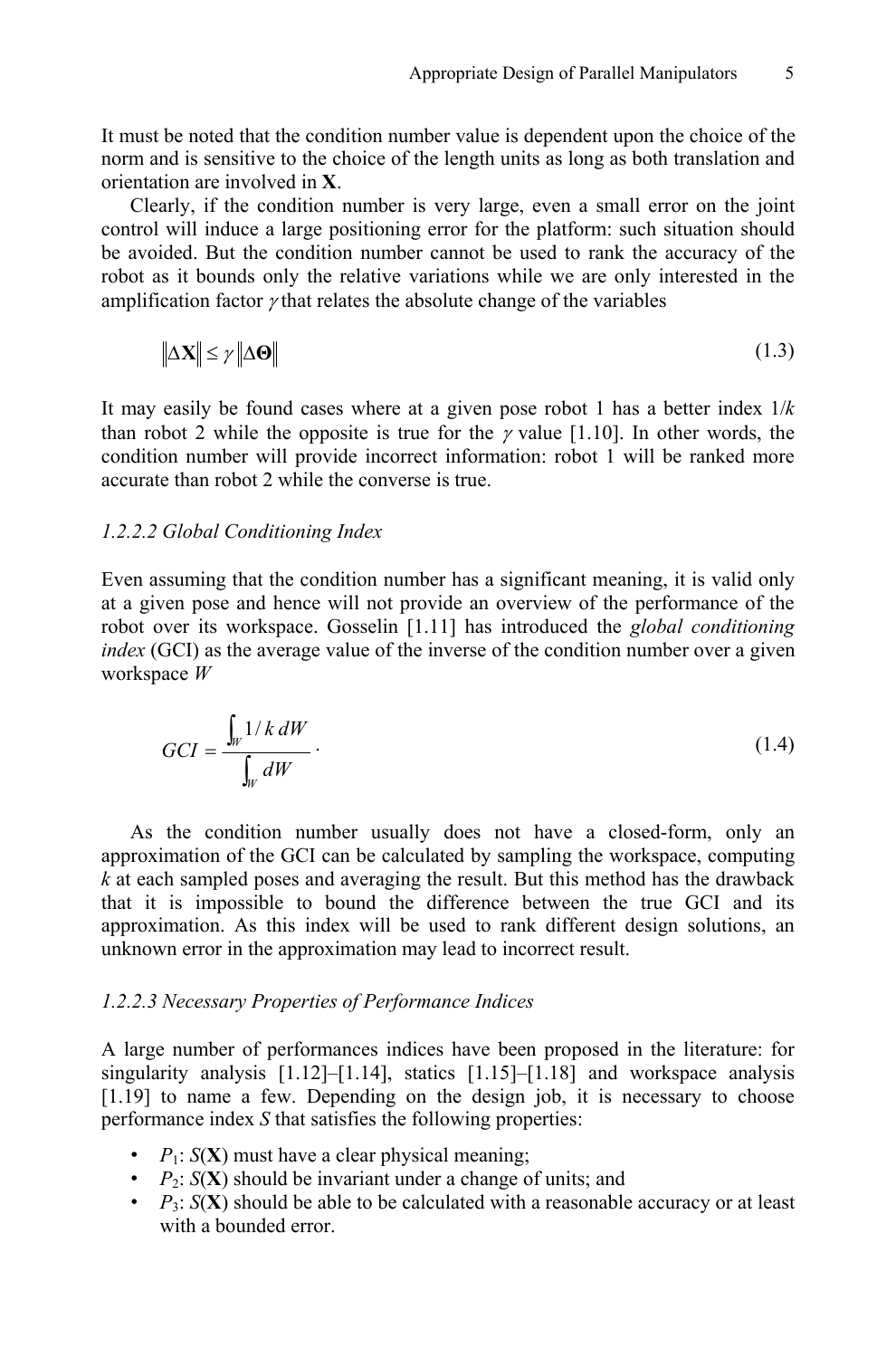The requirements list we have presented in the previous section satisfies the first two properties while, like for all performance indices, property 3 is the most difficult to satisfy.

### **1.2.3 Indices Calculation**

Developing methods to calculate indices properly requires a strong mathematical background in numerical analysis, geometry and optimisation even if numerous software packages are available for these calculations. In many cases, however, you will have to develop customised code for the sake of efficiency as the design process will be computing intensive. An important point is to keep in mind that in many cases it is not necessary to compute *exactly* the indices but only their upper or lower bounds with an arbitrary accuracy in order to be able to compare different structures. For example, we may consider the problem of finding the maximal joint forces of a Gough platform over a given translational workspace. This is a difficult constrained optimisation problem if we try to solve it exactly. But if the purpose is to verify the property that the maximal articular forces are lower than a given threshold *TS*, we do not need to compute exactly the maximum. We will use a strategy [1.20] that computes the maximum articular forces up to a pre-defined accuracy  $\varepsilon$ , which is based on two results

- it is possible to compute exactly the maximal value of the articular forces  $T_M$ for any pose lying on a straight line segment *D* whose end-points lie on the border of the workspace. For the sake of simplicity, we will consider a line whose axis is the *x* axis of the reference frame;
- if we consider another straight line segment  $D_1$  whose end-points lie on the border of the workspace, which is parallel to *D* and at a distance *d* from *D*, then it is possible to find *d* such that the maximum articular forces  $T<sub>M</sub>$  for all poses on  $D_1$  are such that  $|T_M - T_m| \leq \varepsilon(A)$ .

For computing the maximal articular forces in the desired workspace, we will first sweep the section of the workspace that has minimal *z* value by straight line segments in that plane, starting by a segment with minimal  $\gamma$  and increasing the  $\gamma$ coordinate of the segments in such a way that the difference between the maximum articular forces of two segments is never greater than  $\varepsilon$ . The sweep is stopped when a segment has a *y* coordinate the largest *y* value for the desired workspace. We then start a new sweep by changing the *z* coordinate of the last sweep line in such a way that (A) still hold. This defines a new horizontal plane that is swept until the last line has the minimal possible *y* value at this height. The process is repeated until the plane with the largest *z* value has been swept.

This algorithm does not compute exactly the maximal articular forces and its computation time will change according to the value of  $\varepsilon$ . If the result of the algorithm  $T_M$  is such that  $T_M + \varepsilon < T_S$ , we can guarantee that the property is satisfied. On the other hand if  $T_M > T_S$ , the property is violated. If none of these two inequalities hold, we will half  $\varepsilon$  until one inequality become valid.

Such algorithm is typical of lazy algorithms that will compute an (almost) exact result only when required and whose computation time may be very low for large  $\varepsilon$ . In our opinion, lazy algorithms must be used as much as possible in a design job.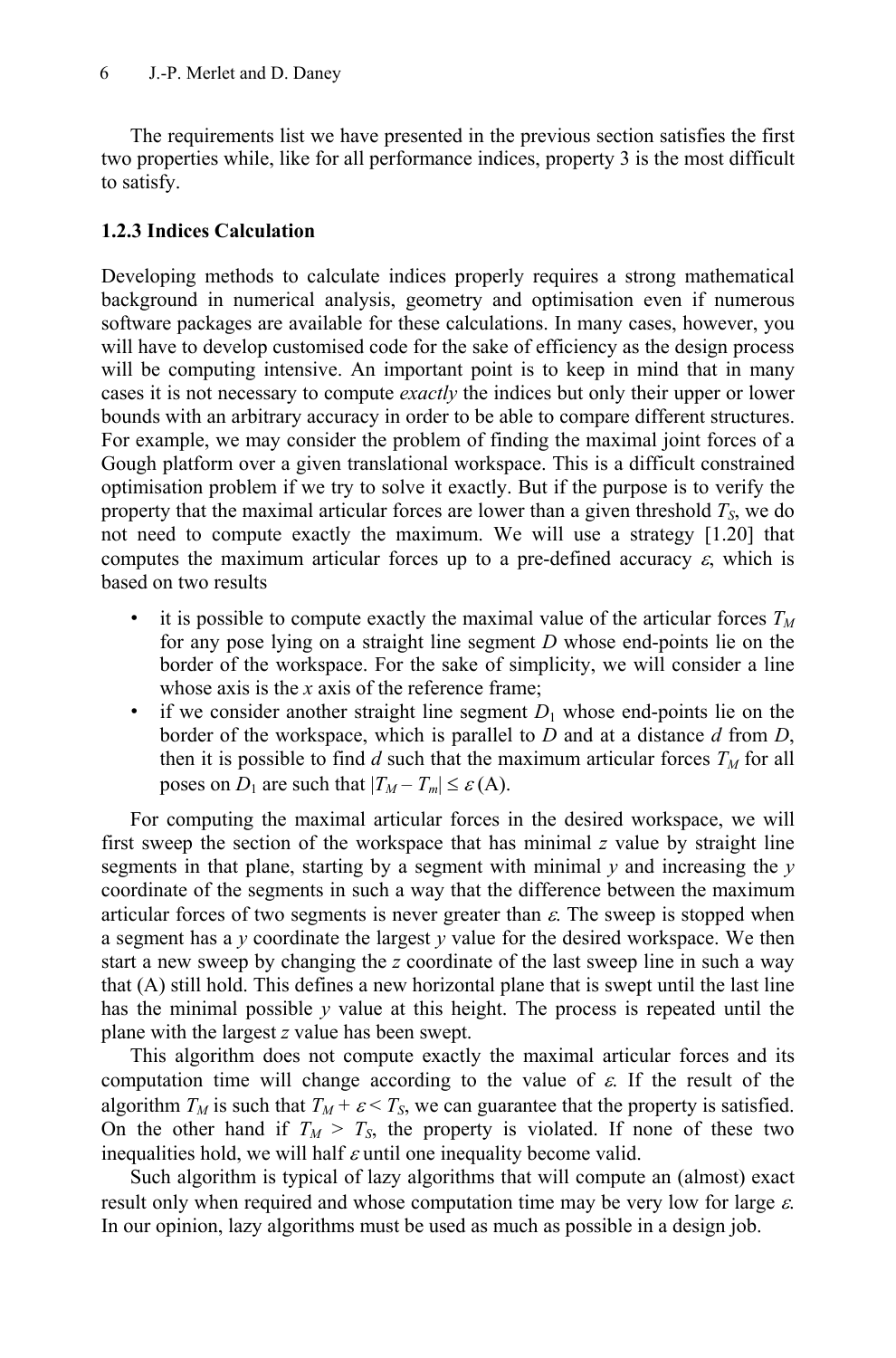# **1.3 Structural Synthesis**

Traditionally, a design process starts by the choice of the general mechanical arrangement of the structure. This tradition in mechanical engineering was followed for the design of serial robots as there are a relatively limited number of possible arrangements. Furthermore for serial chain, qualitative comparison between structures is sometime possible. For example, the workspace volume of a Cartesian robot using 3 linear actuators of stroke *L* is roughly  $L^3$  while this volume for a 3R robot whose links has length *L* is roughly  $4\pi(3L)^3/3 \approx 113L^3$ : hence, in general, a 3R robot will have a much more larger workspace than a Cartesian robot for a similar dimensioning.

However, for closed-loop chains the number of possible mechanical structure arrangements is much larger. It is difficult to determine exactly how many structures have been proposed in the literature but this number will largely exceed 200. They have been obtained more or less by using systematic approaches that consider the number of DOF that are required for the task at hand and synthesise the corresponding structures. We will call this step of the design process the *structural synthesis*.

Various approaches have been proposed for structural synthesis: based on mobility formula [1.21][1.22], graph theory [1.23], group theory [1.24]–[1.28] and screw theory [1.29]–[1.32].

We will not describe further these approaches but various remarks.

- The performances of parallel structures are dependent upon dimensioning, and consequently structural synthesis cannot usually be dissociated from dimensional synthesis (to be addressed in the next section), although Rao [1.33] has addressed this issue for planar robots. Our conjecture is that a well-dimensioned robot with a reasonable mechanical structure will perform much better than a poorly designed robot whose mechanical structure is apriori more appropriate for the task at hand.
- An open problem is to propose systematic structural synthesis based on criteria that are not only the number of DOF of the platform.

Recently there has been a large effort on the structural synthesis of robot with less than 6 DOF. The main motivation of these studies is that for many applications, less than 6 DOF may be needed. For example, for milling operation in the machine tool domain, the rotation of the platform around its normal is not needed, as the spindle will manage this DOF: hence only 5 DOF are needed.

It must, however, be noted that the proposed structure have the desired number of DOF only in theory. Indeed in most cases, very strict geometrical constraints must be satisfied to get the right number of DOF (*e.g.* perfect parallelograms for the Delta robot). These constraints will never be satisfied in practice and the real robot will exhibit *parasitic motion*, *i.e.* motion along DOF that were not required. Parasitic motion may be acceptable provided that their amplitudes are limited, but an open problem is to determine the maximal amplitude of these motions, given the manufacturing tolerances and other sources of uncertainties.

Another motivation for the study of robots with less than 6 DOF is that they will be less costly than the usual 6 DOF parallel robots as they have fewer actuators, and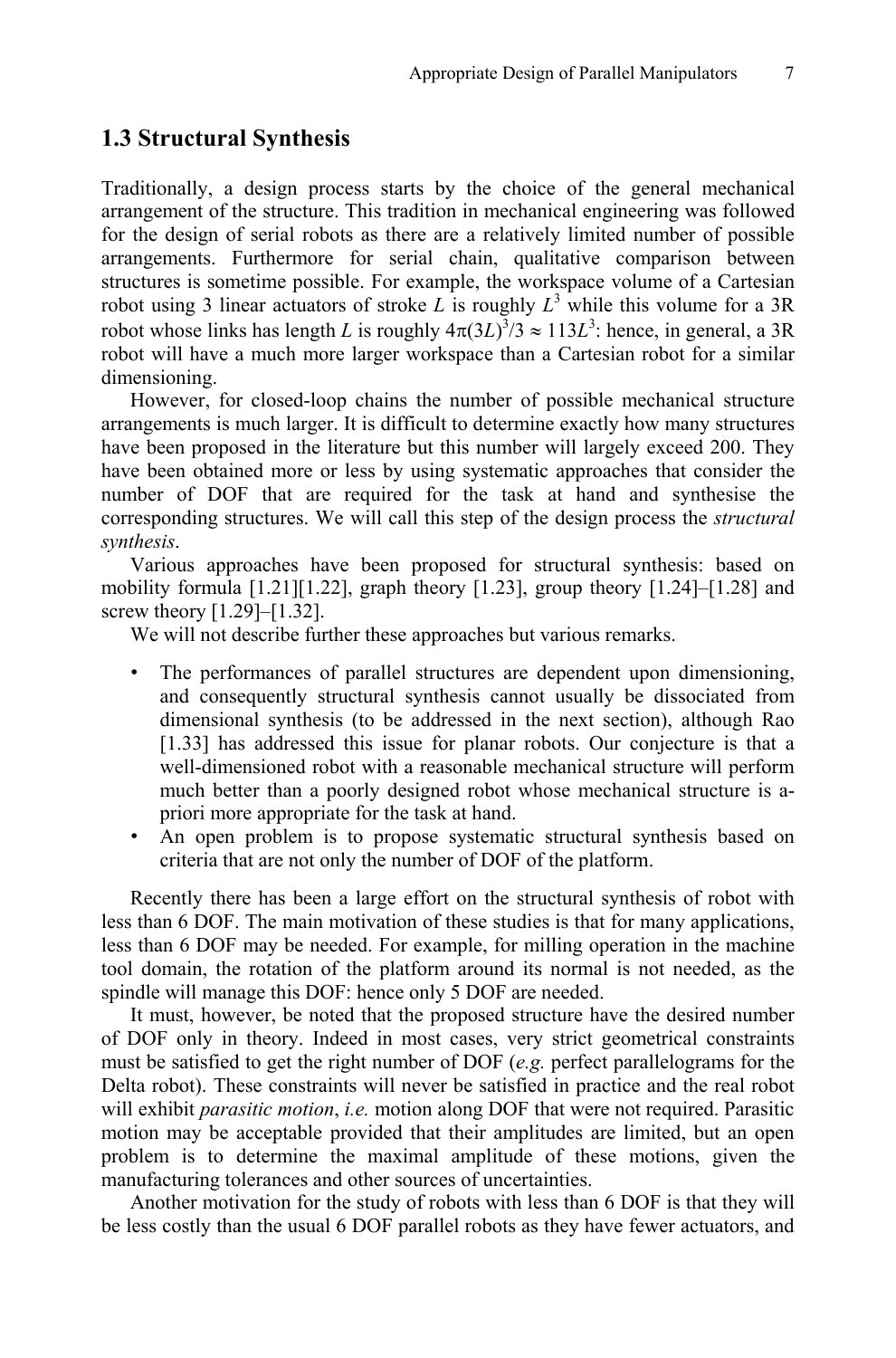that the control will be simpler. The veracity of this claim is a complex issue. First of all, the cost of the machine is only a part of the operating cost, and various factors may increase the cost of less than 6 DOF robots such as maintenance and fabrication costs that may be higher if the chains of the robot involve different actuators and sensors. In terms of electronic hardware, costs will be almost similar as only additional power amplifiers will be required (usual electronic boards will manage up to 8 axes and the control computer will be the same). Furthermore, the redundancy of a 6 DOF robot may be used to improve the quality of the control, the workspace and to manage singularities [1.34]. All these factors must be considered before going to the use of a robot with less than 6 DOF.

# **1.4 Dimensional Synthesis**

We will now assume that the general mechanical structure of the robot has been chosen and will address the issue of finding the appropriate dimensioning of the robot. This is a crucial issue that will have drastic influence on the performances of the robot. A good example for emphasising the importance of dimensional synthesis for parallel structure is to look at the minimal stiffness values of a Gough platform over a given workspace. It may be shown that changing the radius of the platform by only 10% may leads to a change of the minimal stiffness by over 700%.

# **1.4.1 Choosing Design Parameters**

The first task of a designer is to choose the design parameters. Clearly, this number should be the smallest possible. For example, it will be quite difficult to manage the 138 parameters identified by Vischer [1.35] that define the basic geometry of a 6- UPS robot. Furthermore, these parameters are not sufficient to fully describe the robot as technological quantities, such as minimal and maximal leg lengths, limits on the passive joints motion, geometry of the legs, *etc*., must be added.

There are no simple guidelines for reducing the number of design parameters. Symmetry is very often useful as long as the task does not favour specific working directions. Otherwise, there is no clear general rule that allows for neglecting the influence of some parameters.

# **1.4.2 Design Methods**

We will now introduce classical design methodologies in mechanism theory and we will show that their limitations and drawbacks are such that they cannot be usually used for the design of parallel robots.

# *1.4.2.1 Trial and Error*

The first approach to dimensional synthesis is trial and error, which consists of manually modifying the dimensions of the mechanism, and then evaluating the performance of the new mechanism after each modification, with the help of a simulation software, until a mechanism is obtained that is deemed satisfactory. Unfortunately, this approach is almost impossible to use for parallel structures as the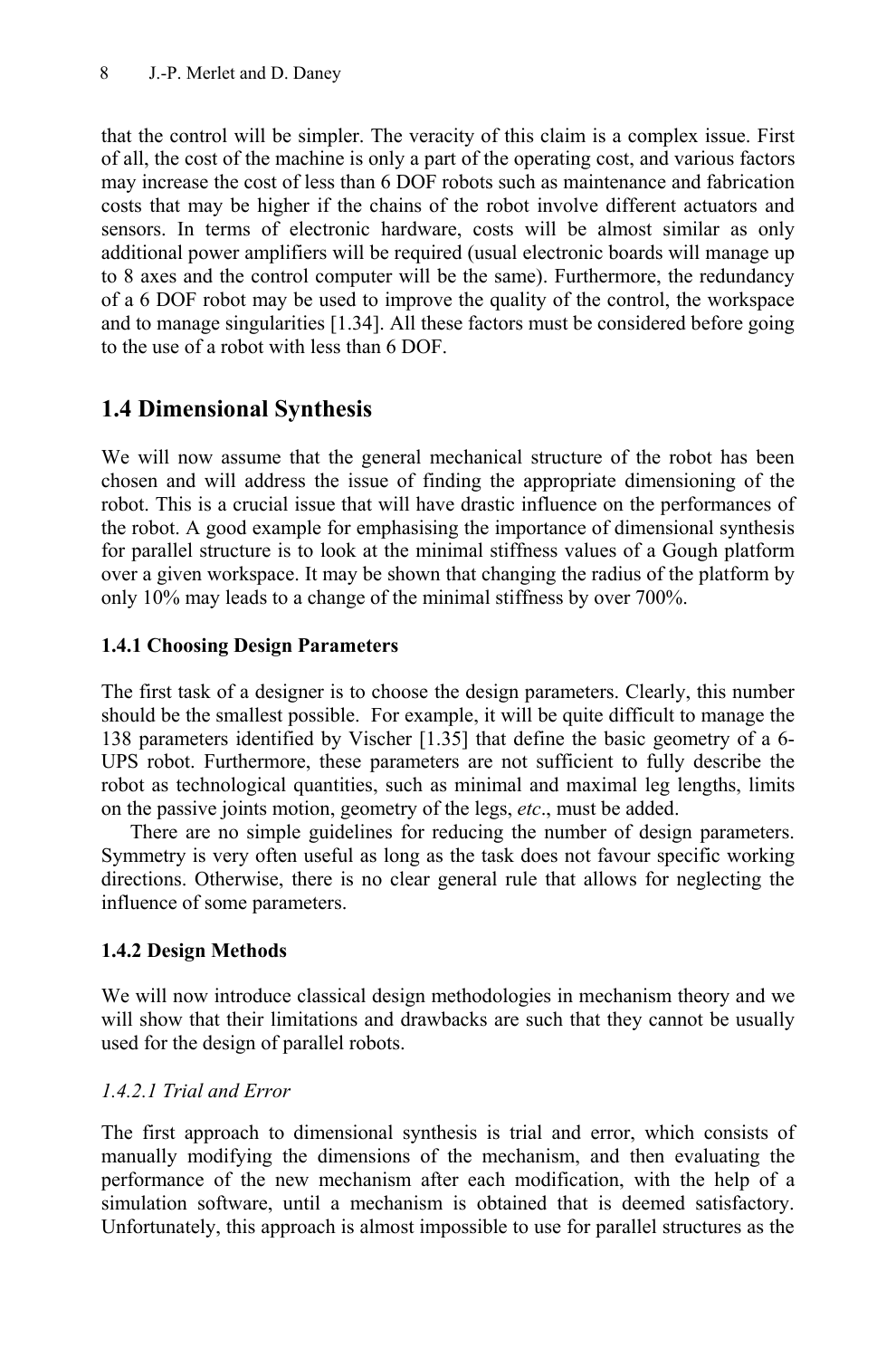number of design parameters is large while their influence is most of the time antagonistic: it is hence quite difficult to manually figure out an appropriate design. Furthermore, it is often needed to develop a customised simulation software package as classical CAD systems may have difficulties when dealing with the closed-loop mechanism [1.36].

#### **1.4.3 The Atlas Approach**

The idea of the atlas approach is first to reduce the number of design parameters to 2 or 3 so that performance indices may be graphically represented as atlases. The designer then uses these atlases to choose the design parameters.

An early use of the atlas approach for the design of parallel manipulators has been mentioned by Clavel [1.37] for the dimensioning of the *Delta* robot. Bhattacharya [1.38] calculates the average value of stiffness related indices over the workspace by using a discretisation method, and draws curves that show the value of the various criteria as functions of the design parameters for a 6-UPS robot. For the 3-UPU robot, Badescu [1.39] plots the workspace volume, the average of the inverse of the condition number and the GCI; Hong [1.40] defines global torque, force and velocity manipulability measures, and plots them as function of 2 design parameters. Liu [1.41] plots the distribution of the shape of the workspace of planar and spatial robots in the design parameter space. Masuda [1.42] plots various manipulability measures as functions of the design parameters in order to choose the best design of a 6-PUS robot.

Clearly, the atlas approach is very limited, and may be used only for a very small set of design parameters.

#### **1.4.4 Cost Function Approach**

The design methodology that is mainly used for parallel robots is the cost-function approach [1.43]. As we have already seen, we may define performance indices associated to design requirement and we may assume that each index is positive and decreases when the corresponding robot performance increases. The cost function *C* is defined as:

$$
C=\sum w_j I_j,
$$

where the  $I_j$  are the performances indices and  $w_j$  are weights associated to the  $I_j$ . In some sense, the cost function is viewed as an indicator of the global behaviour of the mechanism with respect to the requirements. As *C* is clearly a function of the set of design parameters *P*, a numerical procedure is then used to find the value of the design parameters that minimise *C*. This approach has several drawbacks [1.44]:

- Defining the index *I* is not always an easy task, *e.g.* if we have constraints on the shape of the workspace. Furthermore, as mentioned earlier, some of these indices are even very difficult to estimate exactly (for example, the global conditioning index) and their calculation is computer intensive;
- Managing imperative requirements normally requires to solve a constrained minimisation problem, that is usually very difficult;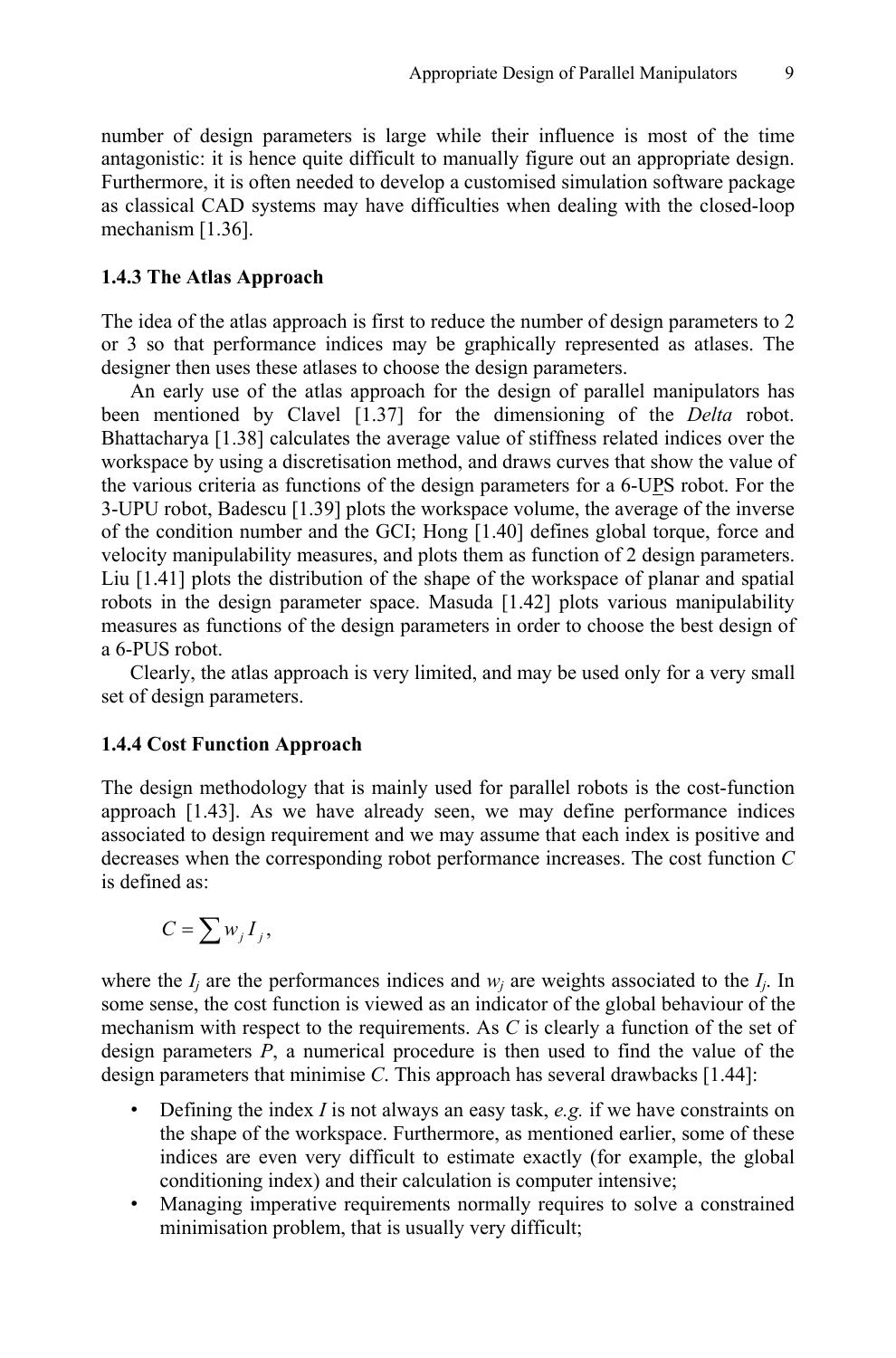- Finding the global minimum of a constrained problem is a difficult numerical problem as most optimisation software tools will have problems with local minimum [1.45][1.18]. Error at this level is in jeopardy of the whole design methodology;
- The weights are used to balance between different requirements that do not have the same unit and represent very different physical quantities. If the solution that is found is not satisfactory, it is quite difficult to figure out how to change the weights;
- As seen previously, some of the requirements are antagonistic and hence no classical optimum can be calculated but only Pareto one (a design parameters set  $P^0$  is called a *Pareto optimum* if there is no other set *P* such that  $I_i(P) \leq$  $I_i(P^0)$ ,  $i = 1, \ldots, m$  with strict inequality for at least one *i*). It can be shown that in general it is impossible to adjust the weights to find all Pareto optimum [1.44];
- This methodology only provides a single solution whose sensitivity to manufacturing uncertainties is not managed.

This methodology has been proven to be relatively effective only for simple cases such as 2 DOF with a limited number of requirements [1.46][1.47].

# **1.4.5 Other Design Methodologies Based on Optimisation**

To override the drawbacks of the cost function approach, several other optimisation approaches have been proposed.

If the design problem has *m* requirements, we may define an *m*-dimensional space *H* whose points have, as coordinates, the values of the *m* performance indices *Ii* . In the *Compromise Programming* methodology [1.48], the performances *utopia* point is defined as the point of *H* whose coordinates are all minimal. The cost function is then defined as a weighted distance between the utopia point and the point that represents the performance indices of a given robot. But here again, we are confronted with difficulties: determining the performances indices, finding the utopia point, managing the weights, and solving the optimisation problem.

To avoid the use of weights, the *Physical Programming* methodology [1.49] proposes to define classes of constraints for the performance indices, and for each class a degree of desirability, from highly desirable to unacceptable, is defined for different ranges for the index value. A cost function taking into account the desirability may then be defined, with imperative requirements being considered as constraints for the optimisation. But this approach basically substitutes the arbitrary weights of the cost function by desirability weights and will hence suffer from the same drawbacks.

# **1.4.6 Exact Design Methodologies**

If the number of design parameters is small, it may be possible to find analytically all design solutions.

Workspace is a requirement that is present in most cases and various works have addressed dimensioning methodologies for a prescribed workspace [1.46][1.50]– [1.53]. For example, Chablat [1.54] was able to determine the dimensioning of a 3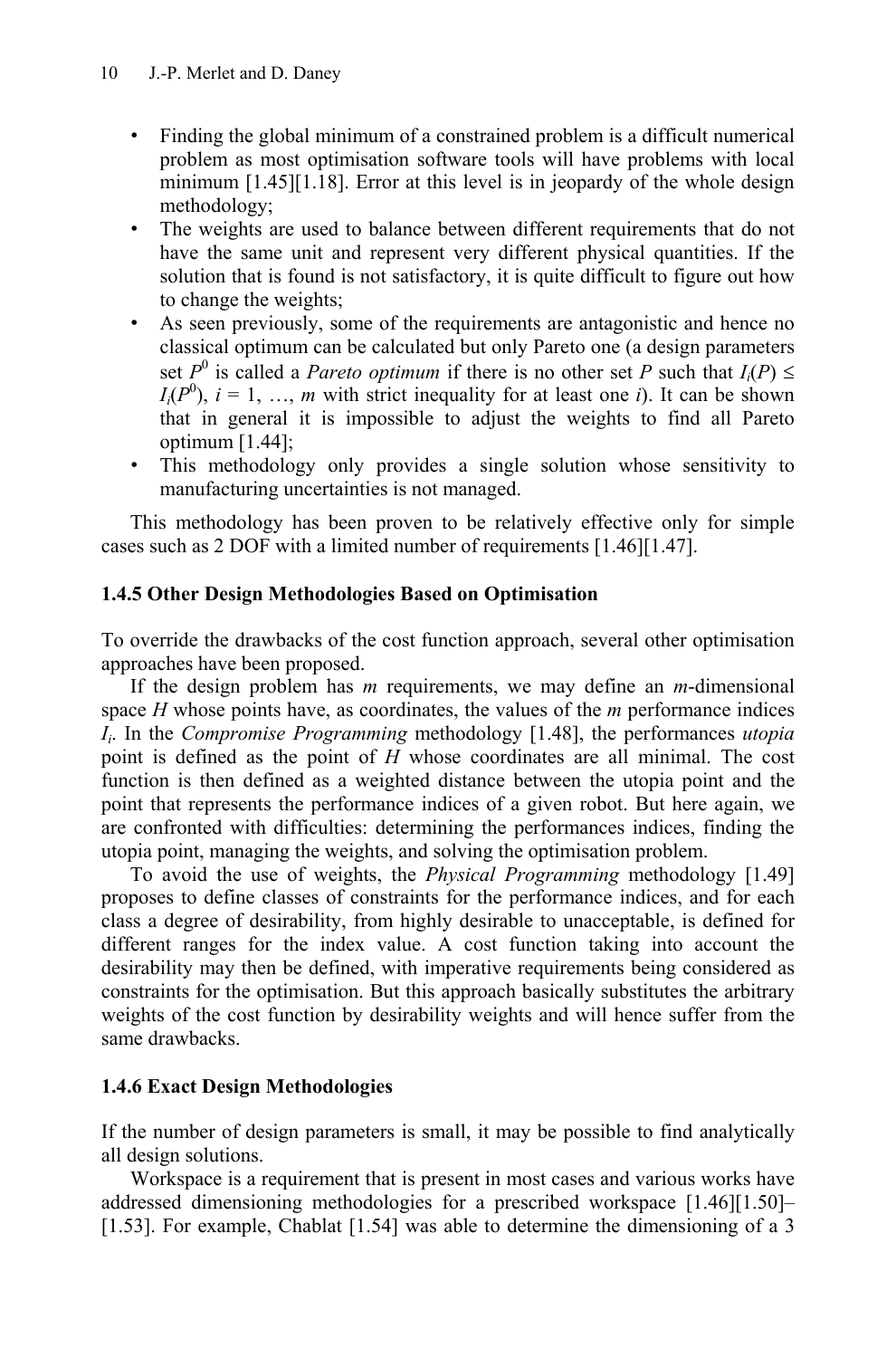DOF translational robot so that its workspace includes a prescribed workspace, and such that the eigenvalues of  $J_k^{-T}J_k^{-1}$ , where  $J_k^{-1}$  is the inverse kinematic Jacobian, lie within a given range for all poses in the prescribed workspace. Huang [1.55] was able to determine analytically the actuator stroke of a 6-PUS robot so that its workspace includes a prescribed translational workspace with a minimum reachable yaw angle. Arsenault [1.56] was able to find the dimensioning of a planar robot with an optimal singularity-free workspace.

Exact synthesis may also be obtained if it is assumed that the requirements are to be satisfied only at a limited number of poses or on simpler motion varieties (*e.g.* a straight line segment). For example, Simaan [1.57] determines what should be the design parameters to obtain a given stiffness matrix at a given pose, while Jafari [1.58] proposes a method for designing a 6-UPS robot so that  $J_{jk}^{-T}J_{jk}^{-1}$  is diagonal at

a given pose, the purpose being to obtain given maximal translational and angular velocities at this pose.

Assuming that the base and platform radii are the only design parameters of a Gough platform, we were able to find all possible radii so that the robot workspace includes a set of pre-defined line segments [1.59]. The result is obtained as a region in a graph, as shown in Figure 1.1, whose *x* axis represents the base radius while the *y* axis is the platform radius.



**Figure 1.1.** The *x*, *y* axes of this graph represent the base and platform radii of a Gough platform, respectively. The region with the border in think line represents all possible values of radii so that the robot workspace will include a set of pre-defined line segments trajectory.

Exact synthesis has a big advantage compared to optimisation: it provides *all* possible design solutions for a given requirement. Unfortunately, exact synthesis is only possible in a very limited number of cases: it is possible to manage only a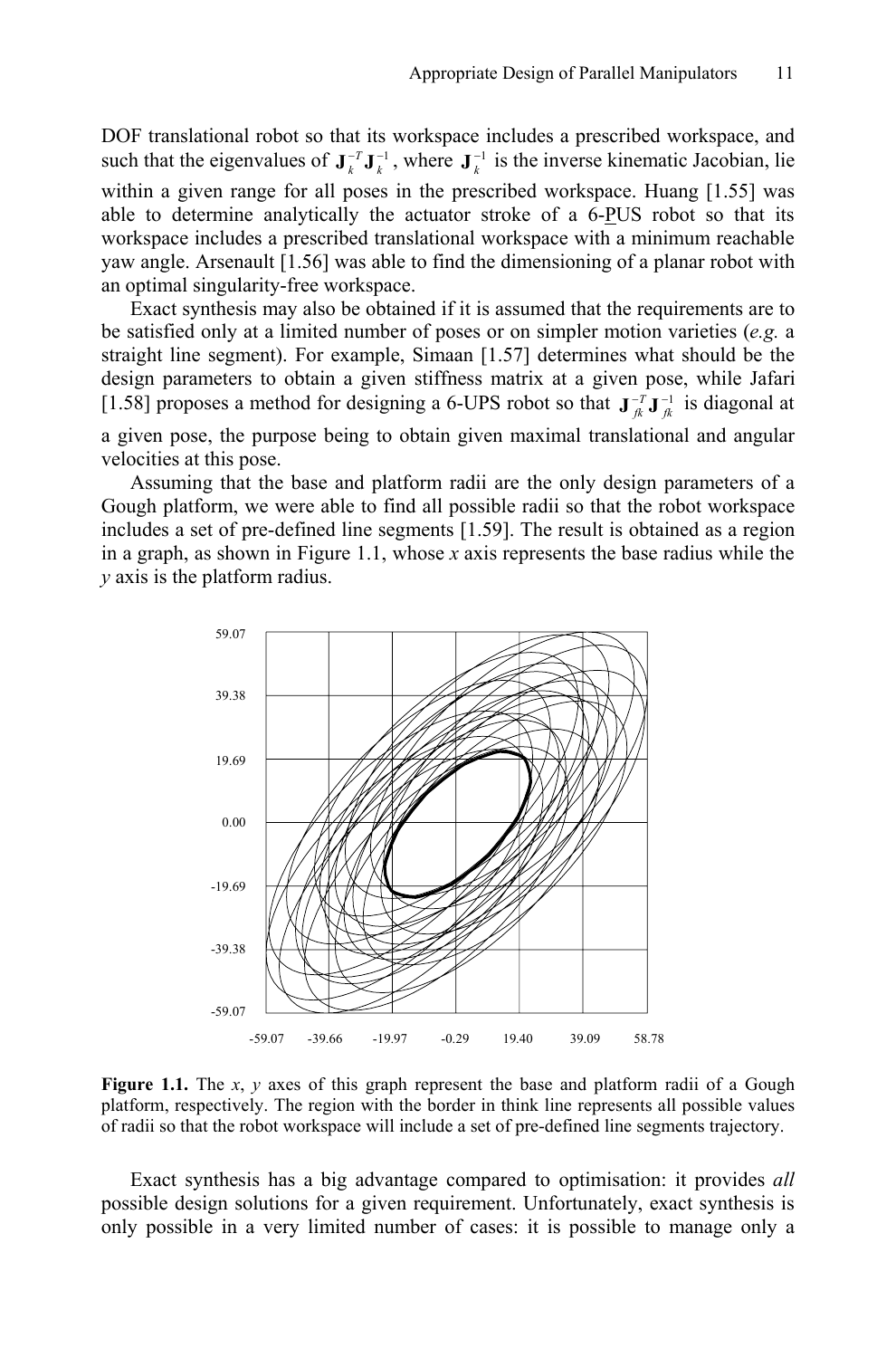limited number of parameters and requirements. Still, the idea of being able to find all design solutions is worth pursuing.

# **1.5 The Parameter Space Approach**

The objectives of the parameter space approach are as follows:

- to propose not one design solution but a set of design solutions that offer various performance compromises for both the primary and the secondary requirements;
- to guarantee that all design solutions satisfy the imperative requirements; and
- to guarantee that all design solutions are robust with respect to manufacturing tolerances, *i.e.* the design parameter values of the real robot may differ from the theoretical design solutions by bounded tolerances, but the real robot will still satisfy the imperative requirements.

# **1.5.1 Parameter Space**

A key point of this approach is the concept of the *parameter space*. Each dimension of this space represents a design parameter, and consequently a point in this space represents a unique geometry for the robot. Searching for an optimal or appropriate robot, therefore, consists in finding the location of the points in the parameter space, such that the requirements are satisfied. Although in theory the parameter space is unbounded, practical considerations on each design parameter generally restricts its value to some range. Hence, the search for an optimal robot will have to be done only within a bounded domain of the parameter space, called the *search space*.

# **1.5.2 Principle of the Method**

In the previous section, we have seen that it was possible in some cases to calculate exactly *all* the possible values of the design parameters, so that the corresponding robots satisfy one set of specific requirements. In terms of parameter space, this calculation amounts to determining a domain of the parameter space that includes all geometries satisfying a given requirement: such domain is called the *allowed region* for the requirement. The design of algorithms for calculating the allowed regions is central in the parameter space approach.

The steps of the method are as follows:

- 1. define the parameter space;
- 2. compute the allowed region for each requirement in the requirements list;
- 3. compute the intersection of all allowed regions: any robot geometry represented by a point in this intersection satisfies all requirements; and
- 4. determine a set of appropriate robots by sampling the intersection so that different compromises for the primary and secondary requirements are presented in the set.

The advantages of this approach are: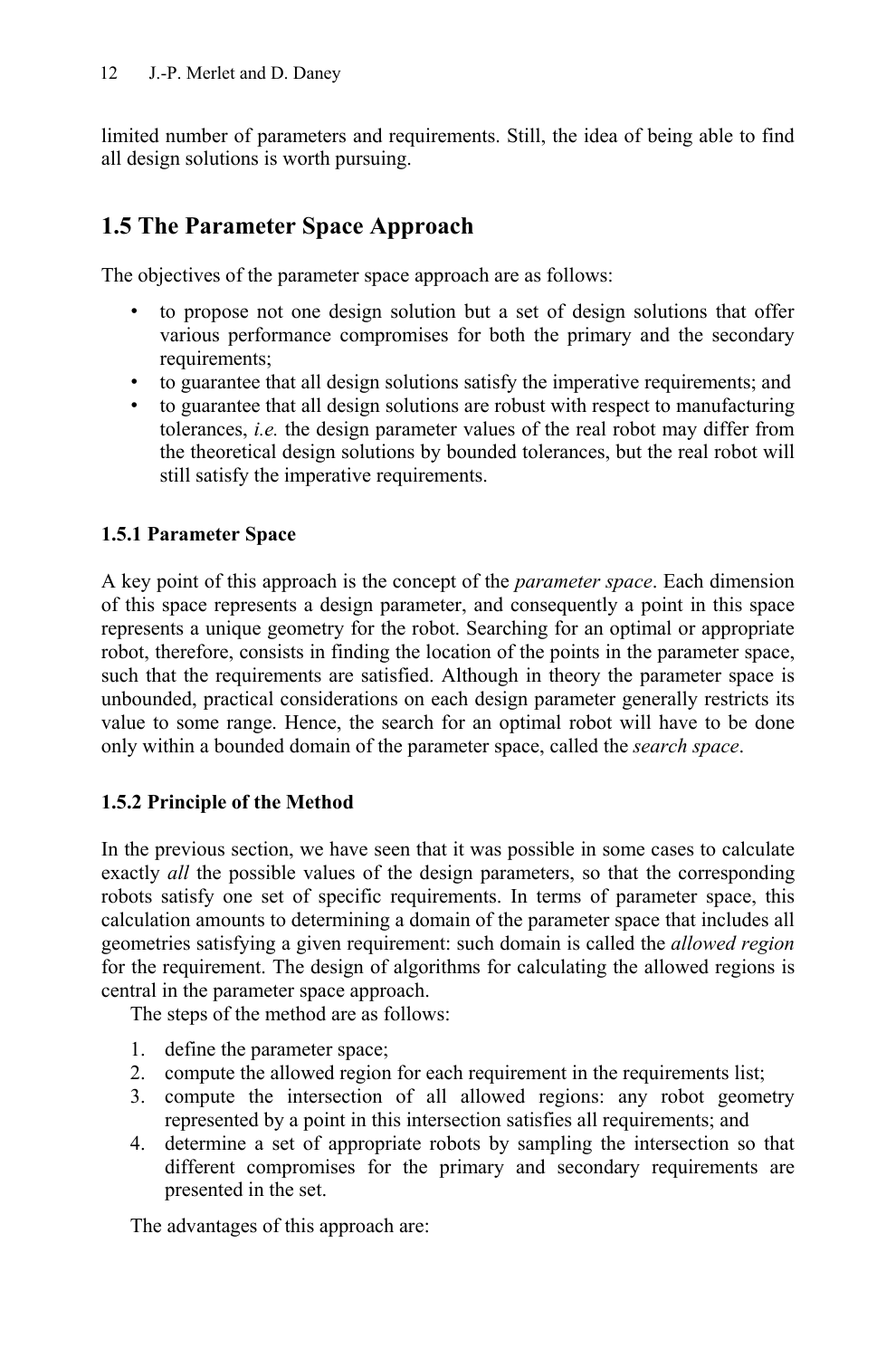- all design solutions are guaranteed to satisfy the imperative, primary and secondary requirements:
- an optimality requirement may still be satisfied as long as the optimisation procedure allows searching for an optimum within a bounded domain. Indeed looking for the optimum within the intersection of the allowed regions will ensure that the imperative, primary and secondary requirements are still satisfied. Fortunately, we will see later that there exist optimisation methods that use bounded domains;
- manufacturing uncertainties can be taken into account. Indeed, a requirement will not be satisfied due to uncertainty only if the corresponding point in the parameter space is too close to the border of the corresponding allowed region. Hence, by decreasing the allowed region by the uncertainty values, we can obtain a safe design region that is robust with respect to the manufacturing tolerances;
- having a set of design solutions gives some flexibility to manage additional requirements that may appear during the design process.

The difficult point of the methodology is clearly finding the allowed regions.

# **1.5.3 Finding Allowed Regions**

Ideally, an allowed region algorithm should be able to solve the following problem: find all possible design parameters  $P$  in the search domain such that some given relations  $F(P, X)$  are satisfied for all poses in a given workspace *W*. The relation  $F$ , called the *requirement constraint*, will involve various types of performance indices involving both the pose of the robot and the design parameters and, therefore, verifying if **F** is satisfied is a difficult problem. However, practical and theoretical considerations will play an important role in getting a tractable problem:

- *H***1**, *completeness of the result*: it is not necessary to determine the allowed region *exactly*. Indeed, as the design parameters are submitted to tolerances, point on the border of the allowed region cannot be chosen as nominal value for the design parameters as the physical instance may be *outside* of the allowed region;
- *H***2**, *completeness of the verification of the requirement constraint*: for a requirement constraint involving the verification of an inequality  $\mathbf{F}(P, \mathbf{X}) \leq 0$ , it is not necessary to calculate the values of **F** *exactly* but just to ensure that its maximal value is indeed negative;
- *H***3**, *relaxation of the workspace constraints*: for simplifying the calculation of the allowed region, it is possible to assume that the workspace is reduced to a set of characteristic elements such as poses, or segments between two poses. This imposes only an additional verification step, after completing the design process, in which the design solution performances are checked with respect to the specification list over the entire workspace;
- *H***4**, *distributed implementation*: design is in general computer intensive. But computer science now offers powerful tools for the distribution of heavy calculations over a network of computers. Hence design algorithms that allow for distributed calculation should be favoured.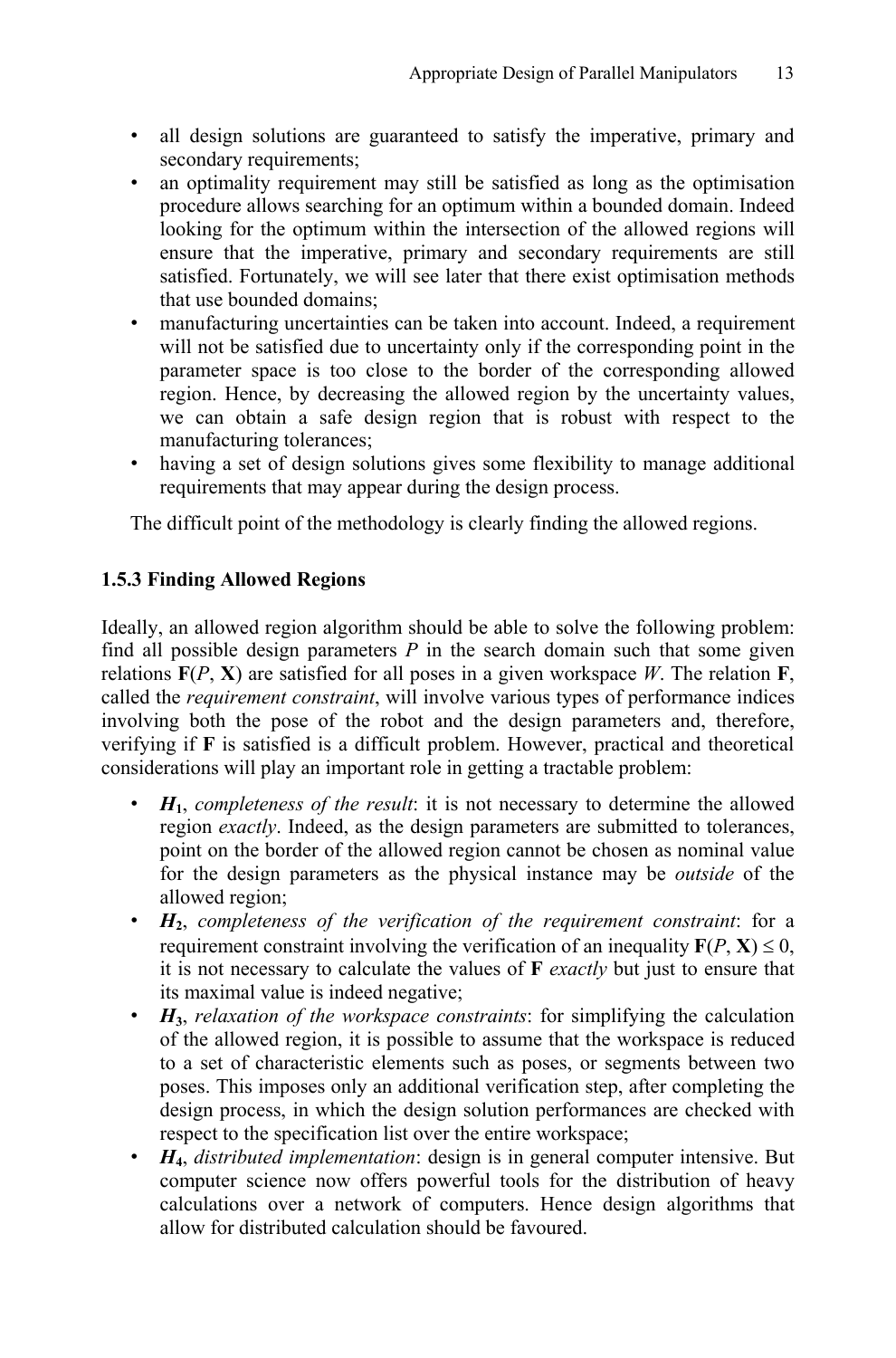Another needed feature of the calculation is that the description of the resulting allowed region should be convenient for later intersection with other allowed regions. Clearly, we should seek as much as possible analytic descriptions of the allowed regions, but as seen previously such situation arises only for a limited set of requirements and when the number of design parameters is small. We will present a generic method that has been successful in finding the solutions of complex design problems.

### **1.5.4 Finding Allowed Regions with Interval Analysis**

A generic method that can deal with design problems should allow manipulating arbitrary formulae and bounded domains. These features are typical of interval analysis and will be presented in this section.

### *1.5.4.1 Interval Analysis*

Detailed explanation of interval analysis may be found in [1.60][1.61] and we will provide here only basic principles. Interval analysis relies on *interval arithmetics* whose purpose is to determine guaranteed bounds for the minimum and maximum of a given function *f* over ranges for the unknowns with a minimal number of calculations. This determination is called an *interval evaluation* of the function and leads to a range  $[F, \overline{F}]$  that varies according to the ranges for the unknowns. If **X** denotes the ranges for the unknowns and  $X_0$  is a particular instance of the values of the unknowns within **X**, then we have:

$$
\underline{F} \le f(\mathbf{X}_0) \le \overline{F} \tag{1.5}
$$

An interval evaluation may be calculated in different ways. The simplest is called the *natural evaluation*, which consists in using specific interval versions of all mathematical operators used in the function (interval version exists for all classical operators). For example, the addition of two intervals  $\mathbf{a} = [a, \overline{a}], \mathbf{b} = [b, \overline{b}]$  is defined as  $\mathbf{a} + \mathbf{b} = [\underline{a} + \underline{b}, \overline{a} + \overline{b}]$ . Natural evaluation may be simply illustrated with  $f = x^2 - 2x$ when  $x$  lies in the range  $[3, 5]$ . In that case, we can safely state that for any instance of *x* in [3, 5], then  $x^2$  lies in [9, 25], 2*x* in [6, 10] and consequently  $-2x$  in [-10, -6]. Summing the interval for  $x^2$  and  $-2x$  leads to  $[9, 25] + [-10, -6] = [-1, 19]$ , which constitutes the interval evaluation of *f* over the range [3, 5].

This example shows that simple operations are required by interval arithmetics, but also one of the drawbacks of the method. Clearly for any *x* in [3, 5], the value of *f* lies in [3, 15]: hence interval arithmetics overestimates the values of the minimum and maximum of the function. This occurs because we have multiple occurrences of the same variable in *f*, which are considered as independent during the calculation. But this overestimation does not always occur and will decrease with the width of the input ranges. Furthermore, there are ways to decrease the size of the overestimation such as, for example, using the monotonicity of the function over the intervals.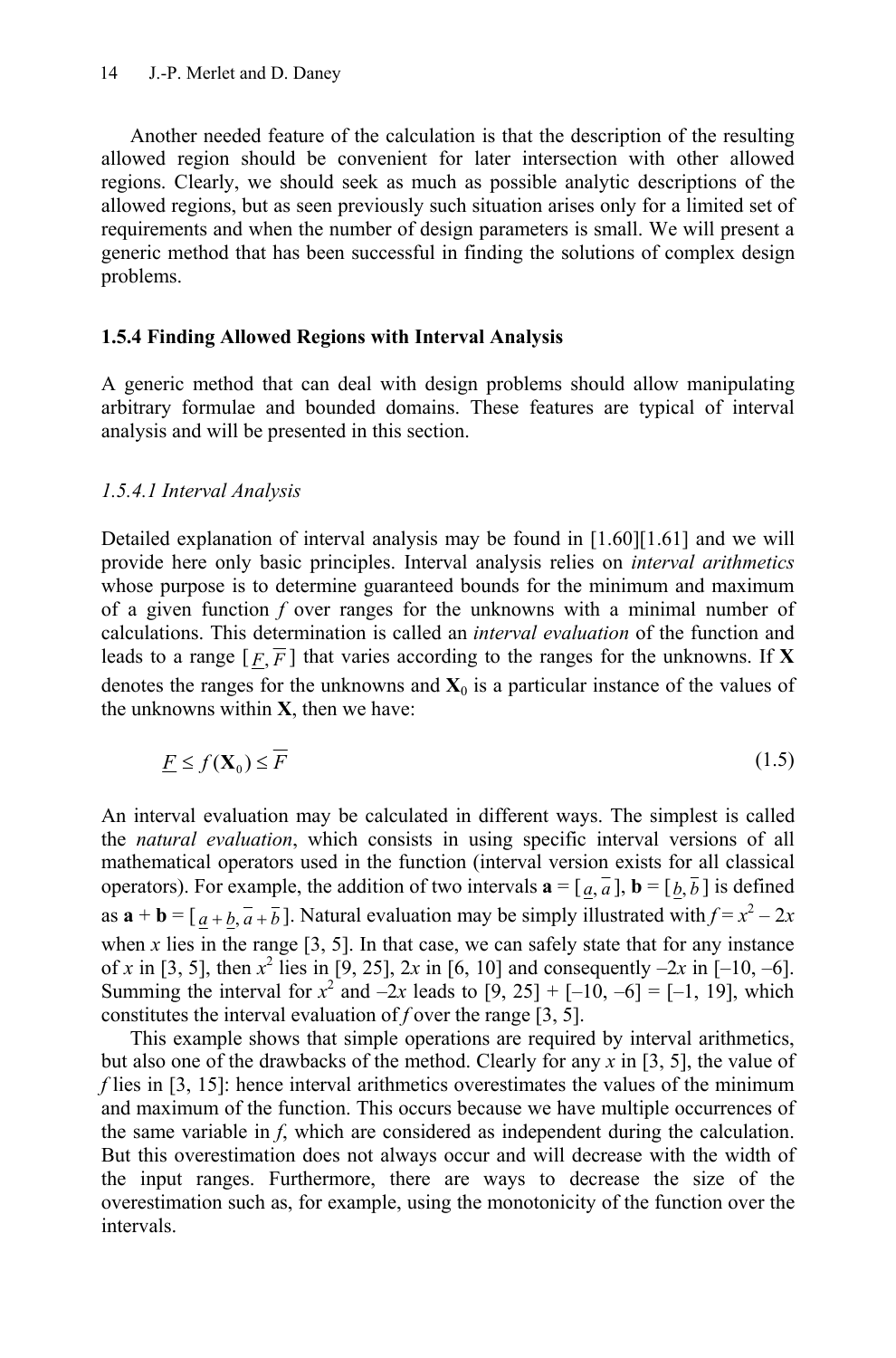An interesting property of interval arithmetics is that it can be implemented to take into account round-off errors. We must emphasise that round-off errors, which are often not considered in robotics, should be dealt with for critical applications. Even if they are not so frequent in occurrence, they may still happen in some simple cases. A classical example of this phenomenon, due to Rump, may be observed when computing the floating point value of

$$
333.75y^{6} + x^{2}(11x^{2}y^{2} - y^{6} - 121y^{4} - 2) + 5.5y^{8} + \frac{x}{2y}
$$

for  $x = 77617$ ,  $y = 33096$ . Classical scientific software will return the value  $-10^{23}$ , interval evaluation computed in  $\text{C}$  is  $[-0.56610^{23}, 0.55510^{23}]$ , while the real value is  $\approx -0.8273960599.$ 

Interval analysis is able to solve very different problems such as system solving (finding all solutions of a system of equations within some bounded problem<sup>1</sup>), and optimisation (finding the optimum of a function when the variables are restricted to lie within a bounded domain). We will now illustrate the use of interval analysis on a realistic robotics problem.

#### *1.5.4.2 A Simple Verification Example*

-

A simple example of interval analysis is a simple algorithm whose purpose is to determine if the workspace of a given Gough platform includes a given desired workspace. We assume that the constraints to be satisfied are

$$
\rho_{\min_j}^2 \le \rho_j(\mathbf{X})^2 \le \rho_{\max_j}^2 \quad \forall j \in [1, 6]
$$
\n(1.6)

where,  $\rho_j(\mathbf{X})^2$  is the length of leg *j* for the pose **X** (that is an analytical function of the components of **X**) and  $\rho_{\min_j}$ ,  $\rho_{\max_j}$  are the minimum and maximum allowed leg lengths for the same leg, which are known.

The desired workspace *W* will be defined as interval ranges for the components of **X** (*i.e.* the centre of the platform is allowed to move within a parallepiped with orientation angles that may have any value within the given ranges). Being given the ranges for **X**, we may calculate the interval evaluation  $[\rho_j^2, \rho_j^2]$  of each  $\rho_j(\mathbf{X})^2$ . If  $\rho_{\min_j}^2 \leq \rho_j^2$  and  $\rho_j^2 \leq \rho_{\max_j}^2$  for all legs, we can guarantee that *W* is included in the robot workspace. If  $\rho_{\max_j}^2 < \rho_j^2$  or  $\rho_j^2 < \rho_{\min_j}^2$  for at least one leg, *W* is not included in the workspace as at least one leg has a length that violates the constraints. If  $\rho_j^2 \le \rho_{\min_j}^2$  or  $\rho_{\max_j}^2 \le \rho_j^2$  for at least one leg, we cannot conclude: the constraints are

<sup>1</sup> An on-line system solver is available at http://www-sop.inria.fr/coprin/index\_english.html, together with tutorials on the use of interval analysis and our interval analysis library ALIAS.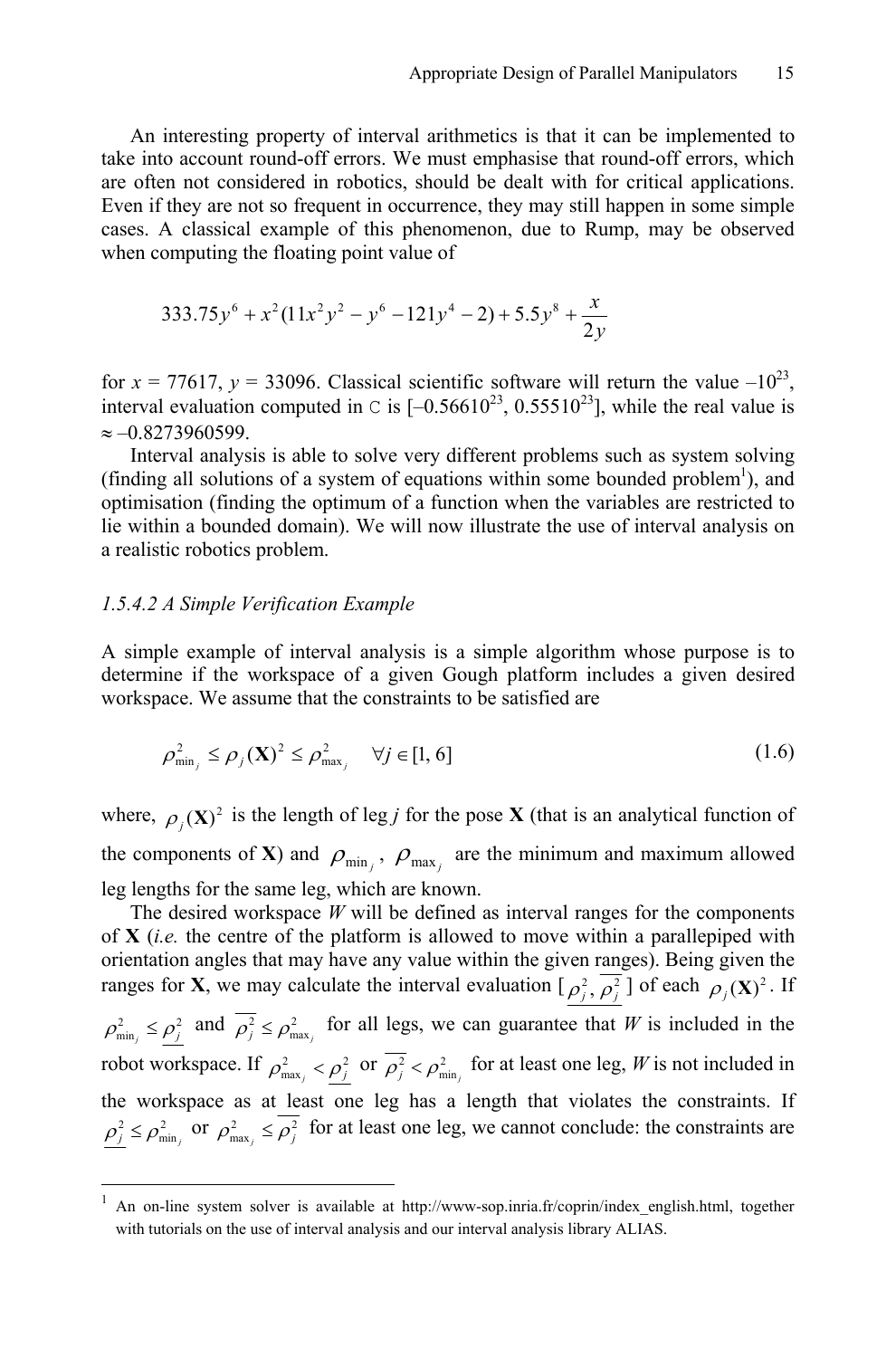not satisfied but they may be not violated as the inequalities may be due only to the overestimation of interval analysis. In that case, we will split *W* into two parts  $W_1$ ,  $W_2$  whose union is  $W$  and apply them to the same process. The splitting will be repeated until either we find a part of the workspace *Wn* for which the constraints are violated or we determine that the constraints are satisfied for all parts that have been derived from *W*. Basically, this algorithm may be seen as a lazy optimisation procedure to which an a-priori information on the optimum is given and it examines a domain for possible improvement of the optimum only if needed.

Assume that we have small uncertainties in the geometry of a robot, *e.g.* the coordinates of the anchor points of the legs on the base and platform are known only upon some manufacturing tolerances  $[-\varepsilon, \varepsilon]$ . As the leg lengths are functions of the coordinates of the anchor points, we may introduce them as intervals: a direct consequence is that the leg lengths at a given pose will have intervals. But an interval evaluation of the leg lengths can still be computed for a sub-part of *W* and the algorithm may still be used. In other words, we can guarantee that  $W$  is included in the workspace of the *real* robot whatever its geometry is.

Such algorithm can be used for any type of parallel robots and may be extended to deal with other workspace constraints (*e.g.* limitation on the passive joints motion) or various geometries for *W* [1.62]. To further improve the performances of the structure (or to maintain it in the long term), *calibration* should also be considered [1.63]–[1.66].

### *1.5.4.3 Interval Analysis and Allowed Regions*

Assume now that we have designed a checking algorithm *C*(**X**, *P*) that verifies if some requirements **F** are satisfied for all poses  $\overline{X}$  in a workspace *W*, being the given bound on the design parameters *P*. This algorithm returns true if all elements in **F** are satisfied, false if at least one element of **F** is violated, and possibly *cannot assert* if the requirements cannot be all stated (for example, the ranges for the design parameters are too large).

A simple generic algorithm for determining the allowed region can be designed based on the branch-and-bound principle: a *box* is a set of ranges for the design parameters, and the algorithm possesses a list of *L* boxes indexed by the integer *i*. At the beginning, the algorithm *L* only has one box for the search domain  $i = 1$ . A box will be valid only if the width of the range for design parameter  $s_j$  is larger than  $\varepsilon_j$ , *j*  $\in$  [1, *m*].

- 1. Verify if the requirements **F** are satisfied by the box *i* of *L*, using *C*;
	- if yes, store the box as an allowed region
	- if no,  $i = i + 1$  and return to 1
- 2. If one of the requirements in **F** cannot be asserted, check the width of each range in the box;
	- if all widths are lower than  $\varepsilon_j$ ,  $i = i + 1$  and go to step 1
	- otherwise, select the design parameter that has the largest range in the box, split the box into 2 boxes according to this parameter and store them in *L*, then  $i = i + 1$  and return to 1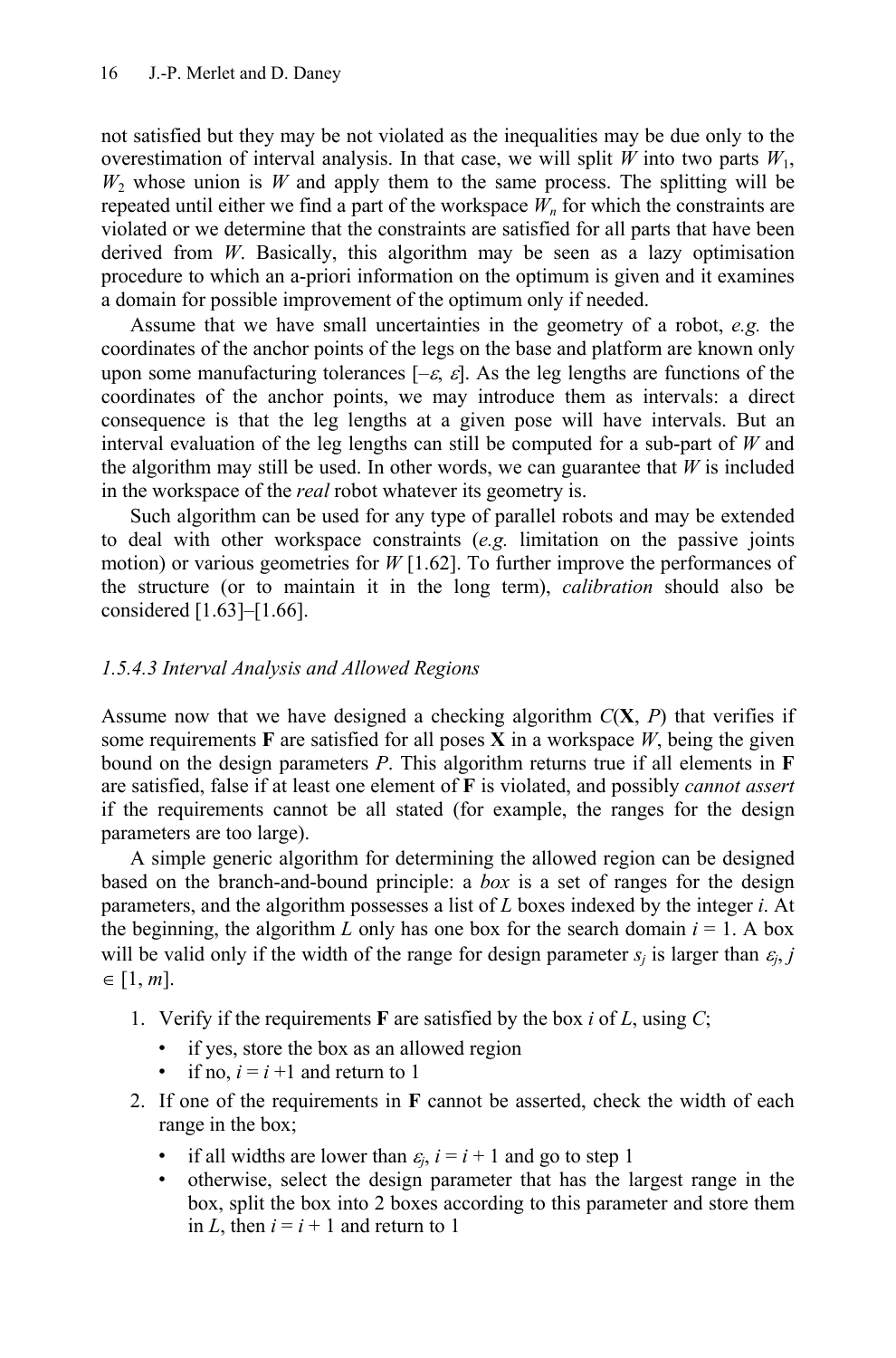The algorithm stops when *i* is larger than the number of boxes in *L*, *i.e.* all boxes have been processed.

Such an algorithm will, in general, satisfy property  $H<sub>1</sub>$ . Indeed, the algorithm provides an approximation to the allowed region as a set of boxes, the boxes getting smaller near the boundary of the real allowed region. We usually set  $\varepsilon_j$  to be twice the tolerance on the design parameter *j*. As a result, we get boxes with range  $[a_j, b_j]$ for the design parameter *j*, and we may choose any value in  $[a_j + \varepsilon_j, b_j - \varepsilon_j]$  as the nominal value for this parameter, so that we can ensure that the real value for this parameter is indeed included in  $[a_j, b_j]$ . As for property  $H_2$ , all will depend on the checking algorithm *C*.

For property  $H_3$ , we have mentioned in the algorithm description that the domain for **X** was *W*. We may also choose a sub-domain of *W*, which may be only a set of poses or a collection of small domains around a specific pose in order to decrease the computation time of the calculation of the allowed region. Hence, for the allowed region, the requirements **F** will be satisfied only on the chosen sub-domain of *W*.

An interesting point, however, is that we may directly deduce from the design algorithm a verification algorithm that will check if the requirements **F** are satisfied for a given robot, possibly with small uncertainties on its design parameters. Indeed, for the design algorithm, we start with large ranges for the design parameters *P* and relatively small ranges for **X**.

On the other hand, for verifying a robot, we will have small ranges for *P* and large ranges for **X** (to cover *W*). Hence, the verification algorithm is simply obtained from the design algorithm by exchanging the role of *P* and **X**: the boxes will be a set of ranges for **X** and the bisection process operates on the pose parameters. As for property  $H_4$ , it is an intrinsic feature of branch-and-bound algorithm.

There is also an additional advantage of the presented algorithm. The calculation of the intersection of the allowed regions for various specifications may be done easily, using two possible approaches:

- The result of the algorithms is a set of boxes and computing the intersection of two such sets is easy;
- Alternatively, we may use an incremental approach. Assume that it is necessary to calculate the allowed regions for a set of *n* requirements  ${F_1, \ldots, F_n}$  $F_n$ }. A possibility for calculating the allowed region of requirement  $F_k$ ,  $k > 1$ , is to initialise the list *L* not with the search domain but with the list of boxes obtained when calculating the allowed region of the requirement  $S_{k-1}$ . Hence, we start with the calculation of the allowed region for  $F_1$  with the full search domain. Then, the result is used for the calculation for  $F_2$ : the resulting boxes will be the values of the design parameters such that both  $F_1$ ,  $F_2$  are verified. Consequently, there is no need to compute the intersection.

We have implemented such algorithms for managing the workspace, accuracy, and statics requirements for 6-UPS, 6-PUS robots [1.67] with 6 design parameters: base and platform radii, angles between adjacent anchor points on the base and platform, minimal and maximal leg length (for the 6-UPS), length of the leg and stroke of the actuators (for the 6-PUS robot).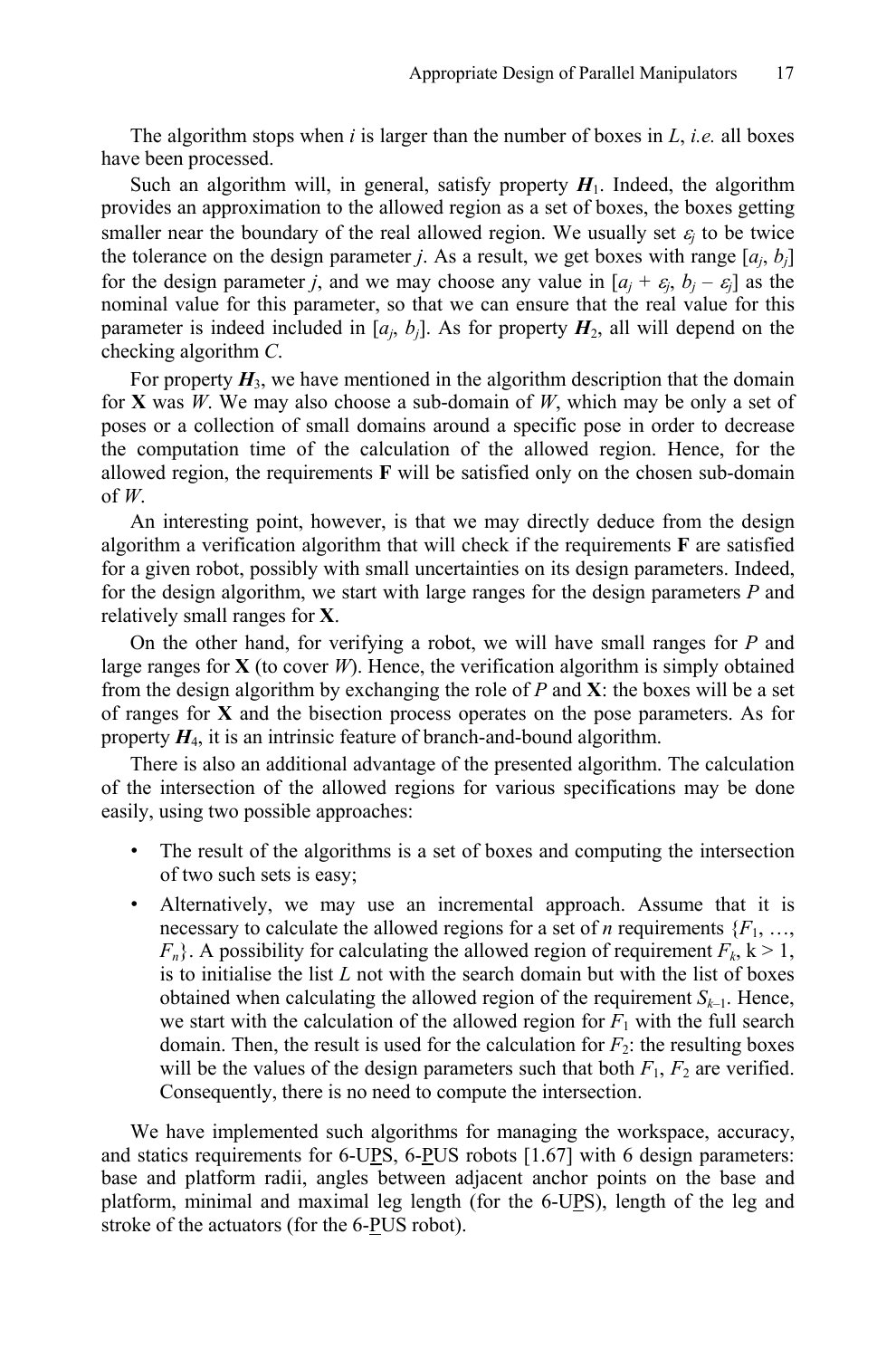- 6-UPS:  $R_1, r_1, \alpha, \beta$ , the lowest leg length and the stroke (6 design parameters)
- 6-PUS:  $R_1$ ,  $r_1$ ,  $\alpha$ ,  $\beta$ , the fixed length of the leg and the stroke (6 design parameters)

Figure 1.2 shows a partial view of the result of a design example (as the parameter space is of dimension 6, we cannot fully present the result in a drawing). This figure shows the possible values of the base and platform radii and of the angle between adjacent anchor points on the base. The management of accuracy analysis is interesting as it does not involve a closed-form of the requirement. Indeed, the problem is to determine the design parameters so that the positioning errors  $\Delta X$  are lower than a given threshold. Among the design parameters, we have  $\Delta\Theta$  that are the sensor errors. They are related by Equation  $(1.1)$  but unfortunately it is not possible to express directly  $\Delta X$  as a function of  $\Delta \Theta$  and the other design parameters. But Equation (1.1) may be considered as a linear interval system (*i.e.* a linear system that involves an interval matrix and interval vectors) and solving such type of system (*i.e.* finding bounds for the solution in  $\Delta X$ ) is a classical issue in interval analysis [1.68]. Hence, although we do not have an explicit form for the requirement but only an implicit one, it does not forbid designing a checking algorithm *C*.



**Figure 1.2.** Possible values of the base and platform radii and the angle between adjacent anchor points on the base for a workspace requirement

It must be mentioned that although the principle of interval analysis may seem to be quite simple, numerous heuristics and mathematical works should be used to get an efficient algorithm. Hence, the help of interval analysis experts is necessary before implementing the design algorithms. After running the design algorithms for the various requirements and having computed the intersection of the allowed regions we will get a good approximation of all possible design parameter values. But such result cannot be presented as is to the end-user.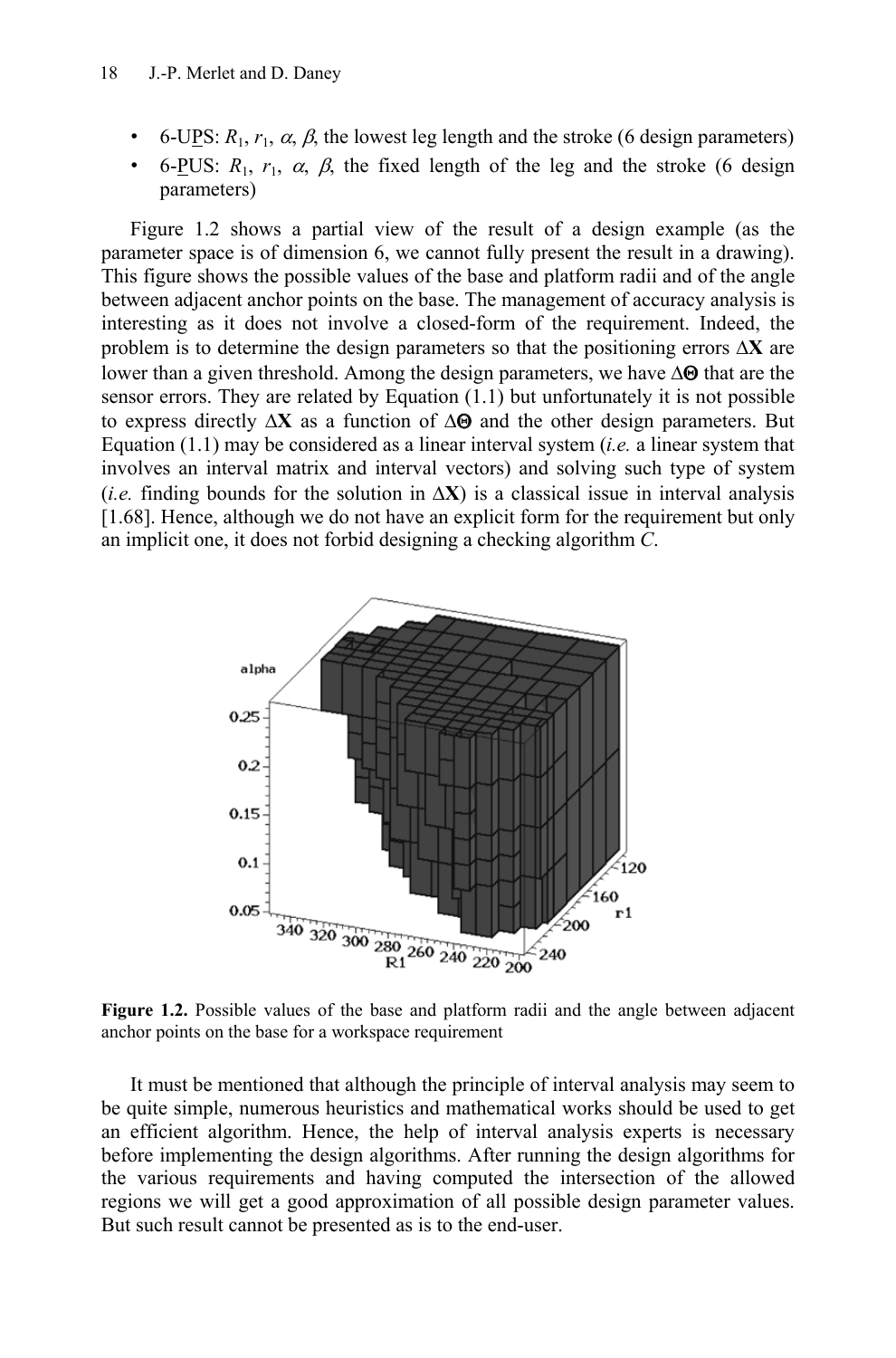#### **1.5.5 Search for Appropriate Robots**

A designer cannot propose to the end-user an infinite set of design solutions, and it is, therefore, necessary to select a limited number of solutions that will be presented to the end-user. Furthermore, some allowed regions may have been computed with relaxed versions of the constraints because of the complexity of the constraints. Selecting design solutions (with possibly small uncertainty on their geometry) will allow for checking whether they satisfy the full constraints.

The chosen design solutions will first satisfy the imperative requirements and, ideally, should provide the largest possible panel of compromise between the requirements. For example, we may have imperative requirements on the workspace (the robot must include a given domain *W*) and on the accuracy (the positioning errors should be lower than the thresholds being given to the sensor errors). Typical compromises are to present design solutions satisfying the imperative requirements, one having the largest workspace volume and the other one presenting the lowest maximal positioning error for each component of **X**.

When more requirements have to be considered, it is more difficult to find all possible compromise and we just sample at regular intervals the intersection of the allowed regions, each node of the sampling representing a unique robot geometry.

If some allowed regions have been obtained with a relaxation of the constraints, we will check that the design solution obtained for a node will satisfy the full constraints. Whenever possible, this verification will be performed by assigning a range for the design parameters, whose width will be the corresponding tolerances; if a node is validated as a design solution then the real robot obtained for the node, with the stated tolerances, will also satisfy the specifications.

Primary and secondary requirements are also calculated at each node. After verifying all nodes and retaining the solutions that satisfy the imperative, primary and secondary requirements, we will manually select the solutions representing the most different compromises. For example, if the stiffness  $k_x$  and  $k_y$  are secondary requirements, we will select the one with the largest  $k_x$ , the one with the largest  $k_y$ , and the one having a mean value for  $k_x$  and  $k_y$ , as design solutions.

#### **1.5.6 Design Examples**

The proposed approach has been used to manage entirely or partially the design of complex machines. Figure 1.3 presents one of the Gough platforms that have been studied for the European Synchrotron Radiation Facility (ESRF) in Grenoble. Imperative requirements were the load (up to 2.5 tons) and the accuracy (absolute accuracy should be better than  $1 \mu m$ ).

Figure 1.3 shows the milling machine designed for Constructions Mécanique des Vosges, who use it as a milling head for the high-speed manufacturing of huge aeronautical parts. Like any machine tools, imperative requirements were accuracy, stiffness and working load.

We also use this design methodology for robot with less than 6 DOF. For example, it was used for the design of our micro-robot for endoscopy MIPS, shown in Figure 1.4, which has 3 DOF. Imperative requirements here were overall size (the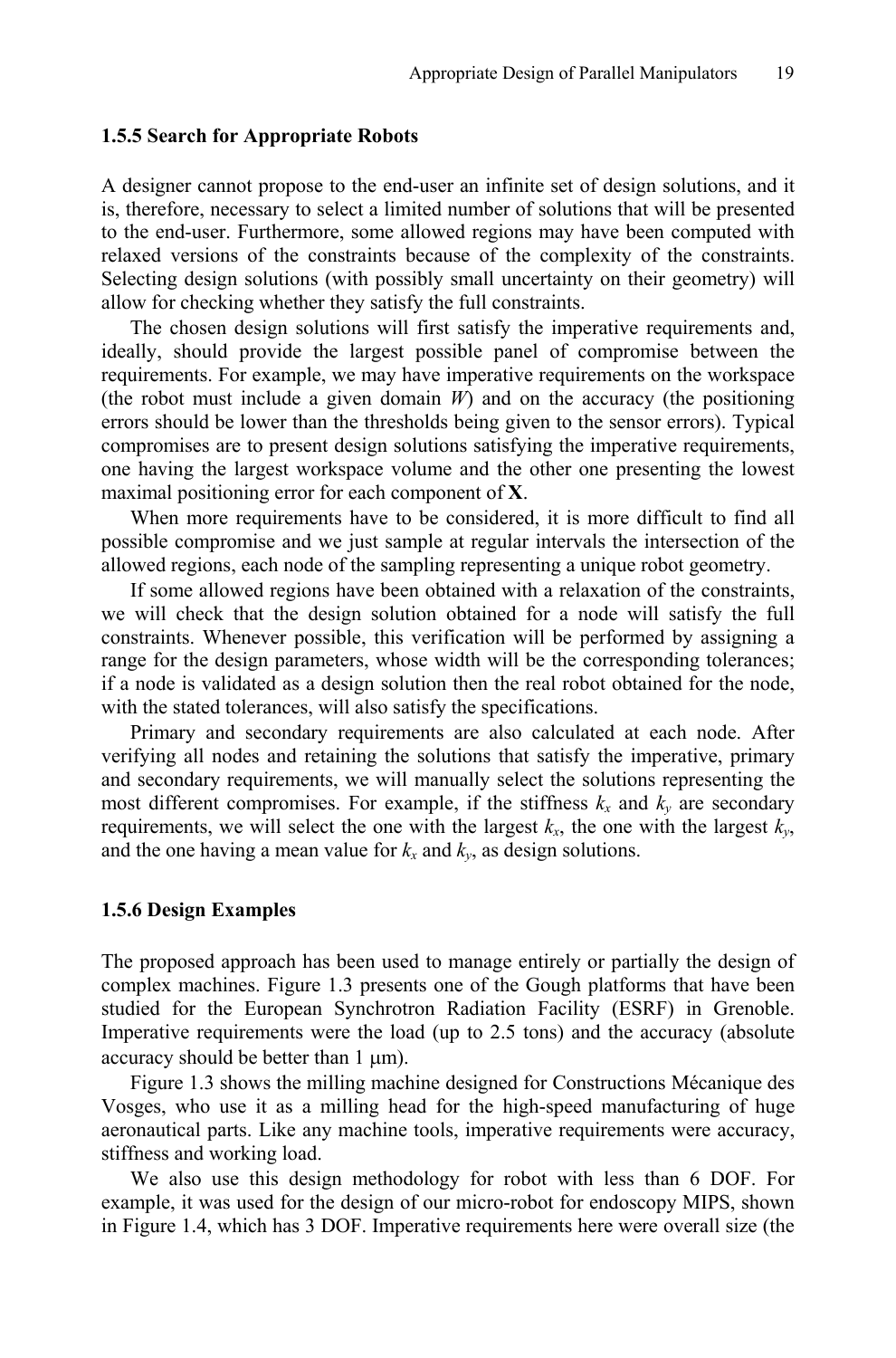robot is located at the end of a 1 cm diameter endoscope), accuracy and sustainable forces/torques.



**Figure 1.3.** A robot designed for the European Synchrotron Radiation Facility (left), and a milling head designed for Constructions Mécanique des Vosges (right)



**Figure 1.4.** The MIPS micro-robot design for endoscopic surgery

# **1.6 Other Design Approaches**

Until now we have only considered performance as the main issue for the design problem. However in some cases, other criteria may be very important although performance will always be considered.

# **1.6.1 Design for Reliability**

Parallel robots have numerous joints and may be used in applications for which reliability is critical (*e.g.* space and medical tasks). Design for reliability is for the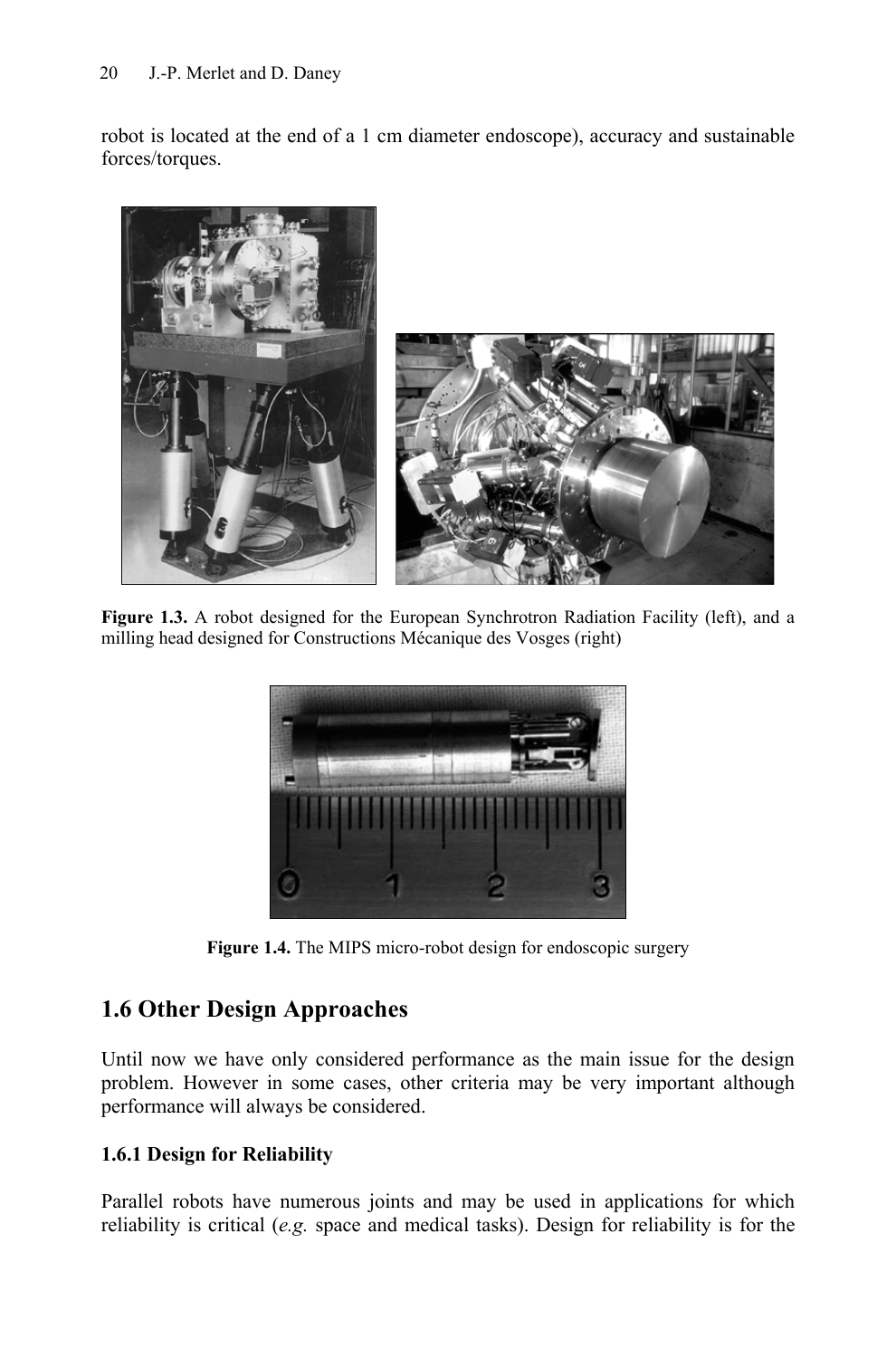purpose to reduce the influence of components failure on the robot performances. Although a few works have addressed this problem [1.69]–[1.71], this is a very complex issue that will require large theoretical and experimental studies.

#### **1.6.2 Design for Control**

In the design for control approach, the purpose is to determine the design of a system to simplify its control. This is an approach that may be used for parallel robots as well [1.72][1.73]. For example, it may be thought that an appropriate design may help to simplify the dynamic modelling, reducing its computation time and consequently allowing faster operating velocities. This issue is still an open problem for parallel robots.

# **1.7 Conclusions**

Design of parallel robots is a crucial issue as their performances are very sensitive to the choice of the mechanical architecture and of the dimensioning. Design is also a complex problem as the number of design variables is relatively large while the closure constraints that are specific to closed-loop mechanisms complicate the modelling and optimisation. Research studies on this topic are only beginning and are far from having reached the level of accomplishment that has been reached for serial structures.

# **References**

- [1.1] Cauchy, A., 1813, "Deuxième mémoire sur les polygones et les polyèdres," *Journal de l'École Polytechnique*, pp. 87–98.
- [1.2] Lebesgue, H., 1967, "Octaèdre articulé de Bricard," *L'enseignement mathématique*, (13), pp. 150–160.
- [1.3] Gough, V.E., 1956–1957, "Contribution to discussion of papers on research in automobile stability, control and tire performance," *Proceedings of Automobile Division of IMechE*.
- [1.4] Gough, V.E. and Whitehall, S.G., 1962, "Universal tire test machine," In *Proceedings of the 9th International Technical Congress F.I.S.I.T.A.*, London, **117**, pp. 117–135.
- [1.5] Cappel, K.L., 1967, *Motion Simulator*, United States Patent n° 3,295,224, The Franklin Institute.
- [1.6] Stewart, D., 1965, "A platform with 6 degrees of freedom," *Proceedings of the Institution of Mechanical Engineers*, **180**(Part 1, 15), pp. 371–386.
- [1.7] McCallion, H. and Pham, D.T., 1979, "The analysis of a six degrees of freedom work station for mechanized assembly," In *5th IFToMM World Congress on the Theory of Machines and Mechanisms*, Montréal, Canada, pp. 611–616.
- [1.8] Reboulet, C. and Robert, A., 1985, "Hybrid control of a manipulator with an active compliant wrist," In *3rd ISRR*, Gouvieux, France, pp. 76–80.
- [1.9] Ma, O. and Angeles, J., 1991, "Optimum architecture design of platform manipulator," In *ICAR*, pp. 1131–1135.
- [1.10] Merlet, J.-P., 2006, "Jacobian, manipulability, condition number, and accuracy of parallel robots," *ASME Journal of Mechanical Design*, **128**(1), pp. 199–206.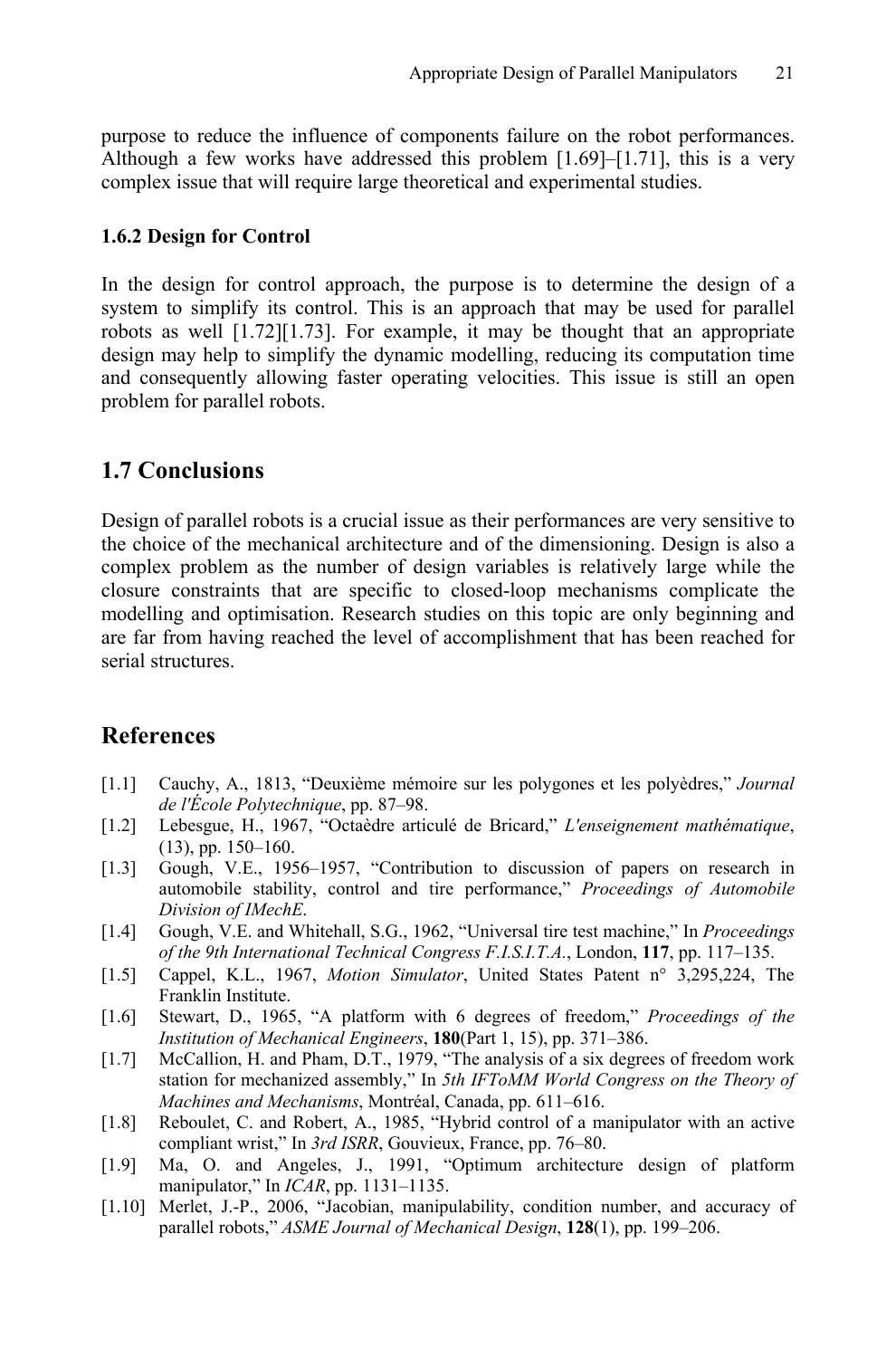- [1.11] Gosselin, C., 1988, *Kinematic Analysis Optimization and Programming of Parallel Robotic Manipulators*, PhD Thesis, McGill University, Montréal, Canada.
- [1.12] Nawratil, G., 2006, "The control number as index for Stewart-Gough platforms," In *ARK*, Ljubljana, Slovenia, pp. 15–22.
- [1.13] Voglewede, P.A. and Ebert-Uphoff, I., 2004, "Measuring "closeness" to singularities for parallel manipulators," In *IEEE International Conference on Robotics and Automation*, New Orleans, USA, pp. 4539–4544.
- [1.14] Wolf, A. and Shoham, M., 2003, "Investigation of parallel manipulators using linear complex approximation," *ASME Journal of Mechanical Design*, **125**(3), pp. 564–572.
- [1.15] Chang, W.-T., Lin, C.-C. and Lee, J.-J., 2003, "Force transmissibility performance of parallel manipulators," *Journal of Robotic Systems*, **20**(11), pp. 659–670.
- [1.16] Funabashi, H. and Takeda, Y., 1995, "Determination of singular points and their vicinity in parallel manipulators based on the transmission index," In *9th IFToMM World Congress on the Theory of Machines and Mechanisms*, Milan, Italy, pp. 1977– 1981.
- [1.17] Krut, S., Company, O. and Pierrot, F., 2004, "Force performance indexes for parallel mechanisms with actuation redundancy, especially for parallel wire-driven manipulators," In *IEEE International Conference on Intelligent Robots and Systems (IROS)*, Sendai, Japan.
- [1.18] Zhang, D., Xu, Z., Mechefske, C.M. and Xi, F., 2004, "Optimum design of parallel kinematic toolheads with genetic algorithm," *Robotica*, **22**(1), pp. 77–84.
- [1.19] Carretero, J.A. and Pond, G.T., 2006, "Quantitative dexterous workspace comparison," In *ARK*, Ljubljana, Slovenia, pp. 297–306.
- [1.20] Merlet, J.-P., 1998, "Efficient estimation of the extremal articular forces of a parallel manipulator in a translation workspace," In IEEE International Conference on Robotics and Automation, Louvain, Belgium, pp. 1982–1987.
- [1.21] Alizade, R.I. and Bayram, C., 2004, "Structural synthesis of parallel manipulators," *Mechanism and Machine Theory*, **39**(8), pp. 857–870.
- [1.22] Jin, Q. and Yang, T.-L., 2004, "Theory for topology synthesis of parallel manipulators and its application to three-dimension-translation parallel manipulators," *ASME Journal of Mechanical Design*, **126**(1), pp. 625–639.
- [1.23] Earl, C.F. and Rooney, J., 1983, "Some kinematics structures for robot manipulator designs," *Journal of Mechanisms, Transmissions and Automation in Design*, **105**(1), pp. 15–22.
- [1.24] Angeles, J., 2005, "The degree of freedom of parallel robots: a group-theoretic approach," In *IEEE International Conference on Robotics and Automation*, Barcelona, Spain, pp. 1017–1024.
- [1.25] Hervé, J.M., 2004, "Parallel mechanisms with pseudo-planar motion generators," In *ARK*, pp. 431–440.
- [1.26] Gogu, G., 2005, "Mobility of mechanisms: a critical review," *Mechanism and Machine Theory*, **40**(10), pp. 1068–1097.
- [1.27] Karouia, M. and Hervé, J.M., 2002, "A family of novel orientational 3-dof parallel robots," In *14th RoManSy*, Udine, Italy, pp. 359–368.
- [1.28] Carricato, M., 2005, "Fully isotropic four-degrees-of-freedom parallel mechanisms for Schoenflies motion," *International Journal of Robotics Research*, **24**(5), pp. 397– 414.
- [1.29] Fang, Y. and Tsai, L.-W., 2002, "Structure synthesis of a class of 4-dof and 5-dof parallel manipulators with identical limb structures," *International Journal of Robotics Research*, **21**(9), pp. 799–810.
- [1.30] Frisoli, A. and others, 2000, "Synthesis by screw algebra of translating in-parallel actuated mechanisms," In *ARK*, Piran, Slovenia.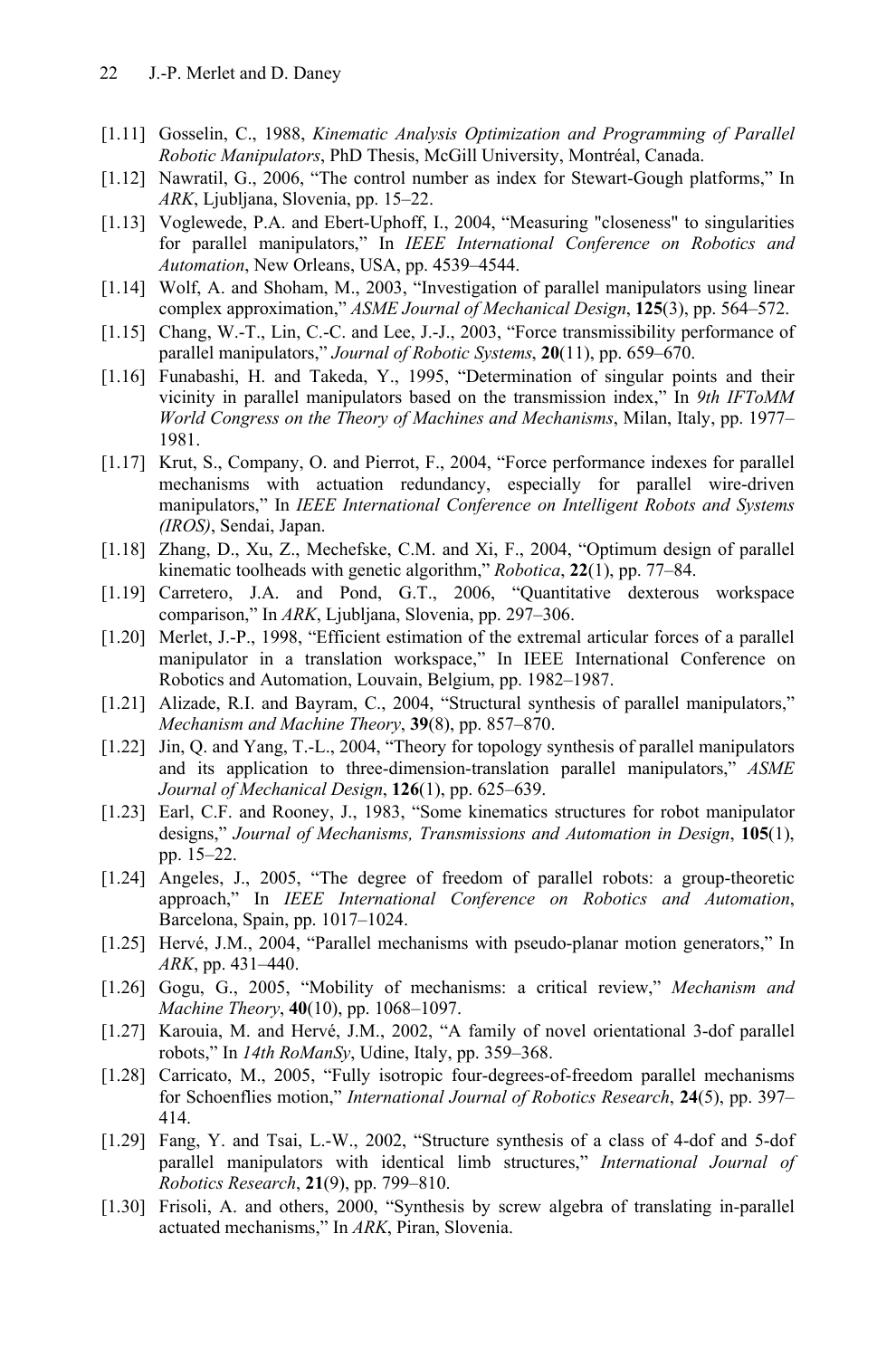- [1.31] Gao, F., Li, W., Zhao, X., Jin, Z. and Zhao, H., 2002, "New kinematic structures for 2-, 3-, 4- and 5-dof parallel manipulator designs," *Mechanism and Machine Theory*, **37**(11), pp. 1395–1411.
- [1.32] Kong, X. and Gosselin, C.M., 2007, *Type Synthesis of Parallel Mechanisms*, Springer Tracts in Advanced Robotics, Heidelberg, Germany.
- [1.33] Rao, A.C., 1997, "Platform-type planar robots: topology-based selection for rigidity and workspace," *Journal of Robotic Systems*, **14**(5), pp. 355–364.
- [1.34] Merlet, J.-P., Perng, M.-W. and Daney, D., 2000, "Optimal trajectory planning of a 5 axis machine tool based on a 6-axis parallel manipulator," In *ARK*, Piran, Slovenia, pp. 315–322.
- [1.35] Vischer, P., 1996, *Improving the accuracy of parallel robots*, PhD Thesis, EPFL, Lausanne, Switzerland.
- [1.36] Zhang, D., Wang, L. and Lang, S.Y.T., 2005, "Parallel kinematic machines: design, analysis and simulation in an integrated virtual environment," *ASME Journal of Mechanical Design*, **127**(4), pp. 580–588.
- [1.37] Clavel, R., 1991, *Conception d'un Robot Parallèle Rapide à 4 Degrés de Liberté*, PhD Thesis, EPFL, Lausanne, Switzerland, n° 925.
- [1.38] Bhattacharya, S., Hatwal, H. and Ghosh, A., 1995, "On the optimum design of a Stewart platform type parallel manipulators," *Robotica*, **13**(2), pp. 133–140.
- [1.39] Badescu, M. and Mavroidis, C., 2004, "Workspace optimization of 3-legged UPU and UPS parallel platforms with joint constraints," *ASME Journal of Mechanical Design*, **126**(2), pp. 291–300.
- [1.40] Hong, K.-S., 2003, "Kinematic optimal design of a new parallel-type rolling mill: paramill," *Advanced Robotics*, **17**(9), pp. 837–862.
- [1.41] Liu, X.-J., Wang, J. and Zheng, H., 2003, "Workspace atlases for the computer aided design of the Delta robot," *Proceedings of IMechE, Part C: Journal of Mechanical Engineering Science*, **217**(8), pp. 861–869.
- [1.42] Masuda, T. and others, 2002, "Mechanism configuration evaluation of a linearactuated parallel mechanism using manipulability," In *IEEE International Conference on Robotics and Automation*, Washington D.C., USA, pp. 489–495.
- [1.43] Erdman, A.G., 1993, *Modern Kinematics*, John Wiley & Sons, Inc., New York, USA.
- [1.44] Das, I. and Dennis, J.E., 1997, "A closer look at drawbacks of minimizing weighted sums of objectives for Pareto set generation in multicriteria optimization problem," *Structural Optimization*, **14**, pp. 63–69.
- [1.45] Du Plessis, L.J. and Snyman, J.A., 2006, "Determination of optimum geometries for a planar reconfigurable machining platform using the LFOPC optimization algorithm," *Mechanism and Machine Theory*, **41**(3), pp. 307–333.
- [1.46] Huang, T., Li, M., Li, Z., Chetwynd, D.G. and Whitehouse, D.J., 2004, "Optimal kinematic design of 2-dof parallel manipulators with well-shaped workspace bounded by a specific conditioning index," *IEEE Transactions on Robotics and Automation*, **20**(3), pp. 538–543.
- [1.47] Liu, X.-J., Wang, J. and Pritschow, G., 2006, "On the optimal kinematic design of the PRRRP 2-dof parallel mechanism," *Mechanism and Machine Theory*, **41**(9), pp. 1111–1130.
- [1.48] Chen, W. and others, 1999, "Quality utility a compromise programming approach to robust design," *ASME Journal of Mechanical Design*, **121**(2), pp. 179–187.
- [1.49] Chen, W., Sahai, A., Messac, A. and Sundararaj, G.J., 2000, "Exploration of the effectiveness of physical programming in robust design," *ASME Journal of Mechanical Design*, **122**(2), pp. 155–163.
- [1.50] Affi, Z., Romdhane, L. and Maalej, A., 2004, "Dimensional synthesis of a 3 translational-dof in-parallel manipulator for a desired workspace," *European Journal of Mechanics A/Solids*, **23**(2), pp. 311–324.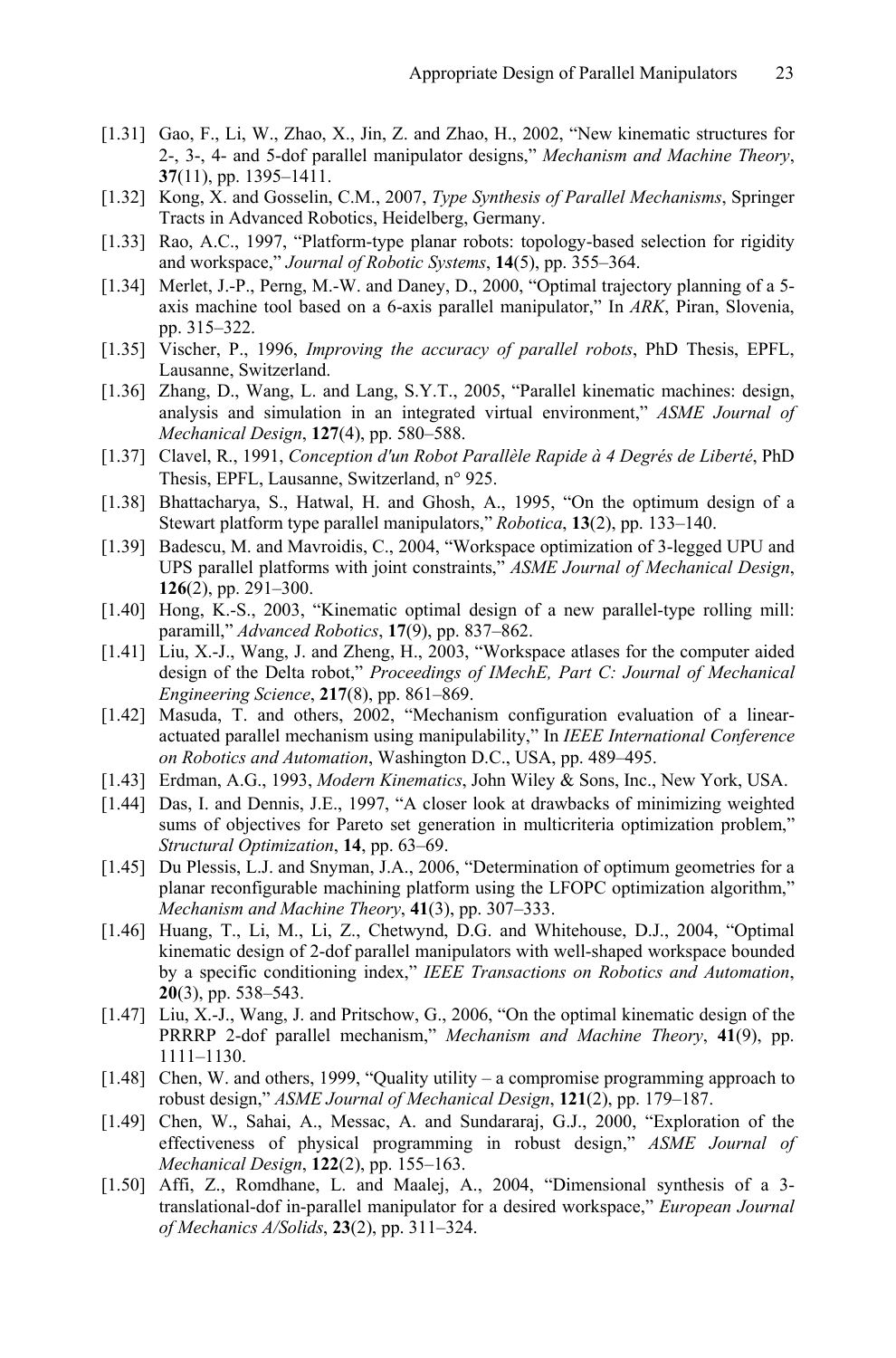- [1.51] Gao, F., Liu, X.-J. and Chen, X., 2001, "The relation ships between the shapes of the workspaces and the link lengths of 3-DOF symmetrical planar parallel manipulators," *Mechanism and Machine Theory*, **36**(2), pp. 205–220.
- [1.52] Kosinska, A., Galicki, M. and Kedzior, K., 2003, "Design of parameters of parallel manipulators for a specified workspace," *Robotica*, **21**(5), pp. 575–579.
- [1.53] Miller, K., 2002, "Maximization of workspace volume of 3-DOF spatial parallel manipulators," *ASME Journal of Mechanical Design*, **124**(2), pp. 347–350.
- [1.54] Chablat, D. and Wenger, P., 2003, "Architecture optimization of a 3-dof translational parallel mechanism for machining applications, the Orthoglide," *IEEE Transactions on Robotics and Automation*, **19**(3), pp. 403–410.
- [1.55] Huang, T., Jiang, B. and Whitehouse, D.J., 2000, "Determination of the carriage stroke of 6-PSS parallel manipulators having the specific orientation capability in a prescribed workspace," In *IEEE International Conference on Robotics and Automation*, San Francisco, USA, pp. 2382–2385.
- [1.56] Arsenault, M. and Boudreau, R., 2004, "The synthesis of three-degree-of-freedom planar parallel mechanisms with revolute joints (3-RRR) for an optimal singularityfree workspace," *Journal of Robotic Systems*, **21**(5), pp. 259–274.
- [1.57] Simaan, N. and Shoham, M., 2003, "Stiffness synthesis of a variable geometry sixdegree-of-freedom double planar parallel robot," *International Journal of Robotics Research*, **22**(9), pp. 757–775.
- [1.58] Jafari, F. and McInroy, J.E., 2003, "Orthogonal Gough-Stewart platforms for micromanipulation," *IEEE Transactions on Robotics and Automation*, **19**(4), pp. 595– 603.
- [1.59] Merlet, J-P., 1997, "Designing a parallel manipulator for a specific workspace," *International Journal of Robotics Research*, **16**(4), pp. 545–556.
- [1.60] Hansen, E., 2004, *Global Optimization Using Interval Analysis*, Marcel Dekker.
- [1.61] Jaulin, L., Kieffer, M., Didrit, O. and Walter, E., 2001, *Applied Interval Analysis*, Springer-Verlag.
- [1.62] Merlet, J.-P., 1999, "Determination of 6D workspaces of Gough-type parallel manipulator and comparison between different geometries," *International Journal of Robotics Research*, **18**(9), pp. 902–916.
- [1.63] Chiu, Y.J. and Perng, M.-H., 2004, "Self-calibration of a general hexapod manipulator with enhanced precision in 5-dof motions," *Mechanism and Machine Theory*, **39**(1), pp. 1–23.
- [1.64] Daney, D., Andreff, N., Chabert, G. and Papegay, Y., 2006, "Interval method for calibration of parallel robots: a vision-based experimentation," *Mechanism and Machine Theory*, **41**(8), pp. 929–944.
- [1.65] Daney, D., Papegay, Y. and Madeline, B., 2005, "Choosing measurement poses for robot calibration with the local convergence method and Tabu search," *International Journal of Robotics Research*, **24**(6), pp. 501–518.
- [1.66] Khalil, W. and Besnard, S., 2001, "Identificable parameters for the geometric calibration of parallel robots," *Archive of Control Sciences*, **11**(3–4), pp. 263–277.
- [1.67] Fang, H. and Merlet, J.-P., 2005, "Multi-criteria optimal design of parallel manipulators based on interval analysis," *Mechanism and Machine Theory*, **40**(2), pp. 151–171.
- [1.68] Merlet, J.-P. and Daney, D., 2005, "Dimensional synthesis of parallel robots with a guaranteed given accuracy over a specific workspace," In *IEEE International Conference on Robotics and Automation*, Barcelona, Spain.
- [1.69] Hassan, M. and Notash, L., 2005, "Design modification of parallel manipulators for optimum fault tolerance to joint jam," *Mechanism and Machine Theory*, **40**(5), pp. 559–577.